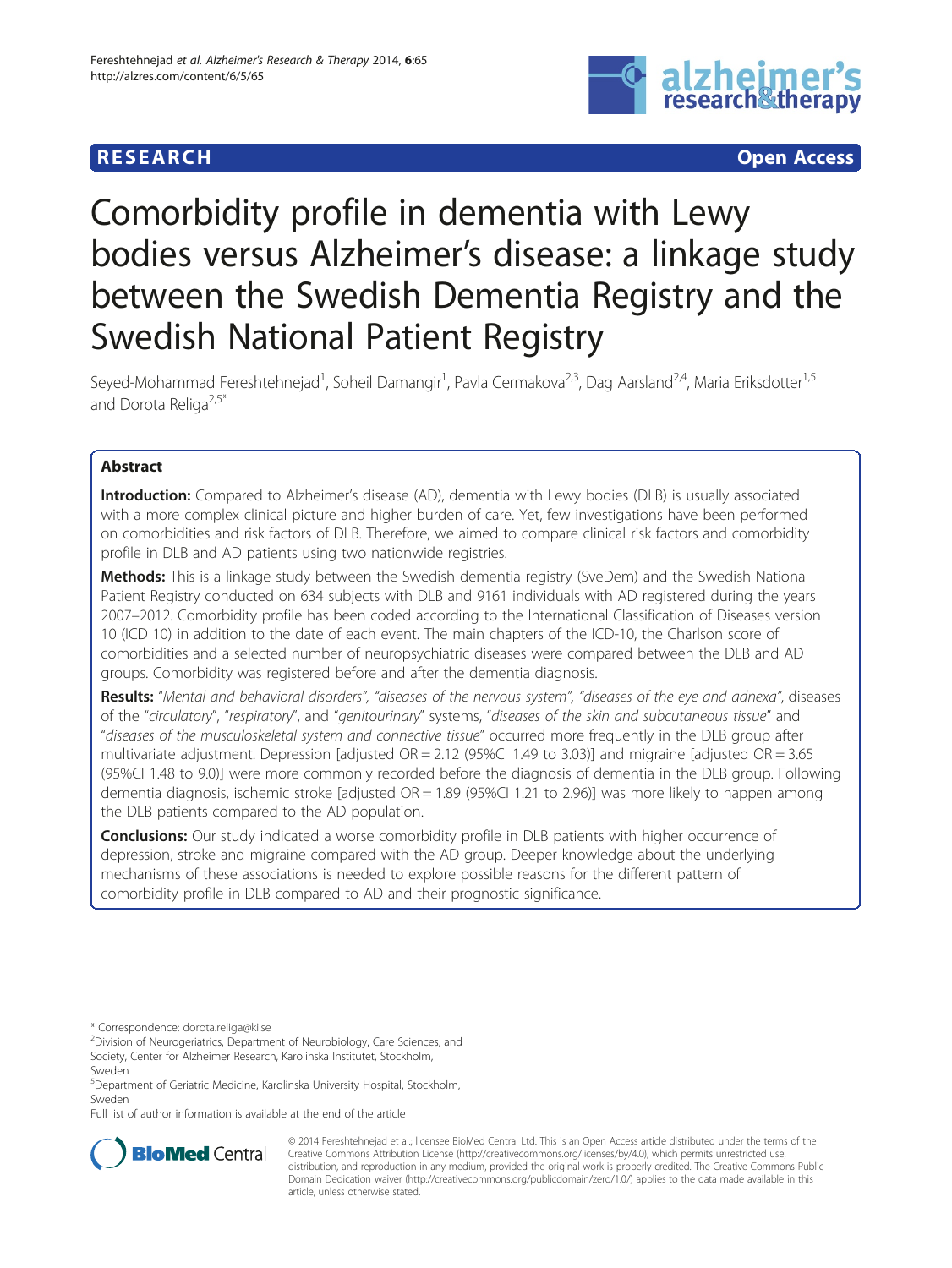# Introduction

Dementia with Lewy bodies (DLB) is the second most common type of degenerative dementia after Alzheimer's disease (AD) [\[1\]](#page-11-0). Compared with AD, DLB is associated with poorer prognosis, shorter time to nursing home admission, higher care burden and higher healthcare costs [[2-4\]](#page-12-0). However, cognitive and functional decline do not seem to differ between these two groups [[5](#page-12-0)]. In addition to a more complex clinical picture of DLB that is characterized by visual hallucinations, motoric symptoms, sleep disorders and autonomic dysfunction, comorbidities may be crucial predictors of worse outcomes in DLB patients. Comorbid diseases significantly increase utilization of healthcare resources [[2\]](#page-12-0), predict key outcomes of acute hospital care in older people [[6\]](#page-12-0) and are associated with a higher risk of death after dementia diagnosis [\[7\]](#page-12-0).

Little attention has been paid to research on comorbidities and risk factors of DLB. Previous studies showed that occurrence of depression [[8,9\]](#page-12-0) and anxiety [[10\]](#page-12-0) is higher in DLB patients when compared with AD. Depression has been suggested as a risk factor for DLB [\[9](#page-12-0)] and was more likely to persist over time in DLB subjects compared with AD patients [[11\]](#page-12-0). History of stroke and anxiety has been reported to occur more often in DLB patients than in healthy controls, but not in comparison with AD patients [[9\]](#page-12-0).

Correct assessment of risk factors and comorbidities is a central part of clinical management of DLB patients. Furthermore, understanding them may provide new insights into the underlying pathophysiology of DLB. In this study, capitalizing on two nationwide registries, we compared clinical risk factors and comorbidity profiles for AD and DLB in 9,795 subjects, including 634 patients with DLB. To the authors' best knowledge this is one of the largest published DLB cohorts.

#### Methods

This study was performed by linking the Swedish Dementia Registry (SveDem) and the Swedish National Patient Registry. The personal identity number was used as the unique identifier for merging the two databases. Patients were followed-up until 31 December 2012.

#### Swedish Dementia Registry

SveDem is a nationwide registry that includes newly diagnosed dementia patients from Sweden [[12](#page-12-0)]. SveDem is a web-based quality registry, initiated in 2007, to improve the quality of diagnostics work-up, treatment and care of dementia across the country [[13\]](#page-12-0). The majority of patients are registered through specialist care units (memory clinics) and the type of dementia is recorded as earlyonset AD, late-onset AD, mixed AD, vascular dementia, DLB, frontotemporal dementia, Parkinson's disease with dementia, unspecified dementia or others.

At the end of 2012, 58 specialist units (93% of all in Sweden) and 659 primary care centers (60% of all in Sweden) were affiliated with SveDem. Using an estimated incidence rate of 20,000 patients that develop dementia in Sweden each year [\[14\]](#page-12-0), the approximate coverage of incident dementia cases in SveDem in 2012 was 36%. However, the study population represents a census of all newly diagnosed dementia patients because all of those who referred to the registered centers were recruited.

This study population comprised only two subgroups, 634 individuals with DLB (DLB group) and 9,161 cases with AD (AD group), recruited during the years 2007 to 2012. Dementia was diagnosed according to the International Classification of Diseases (ICD) version 10 criteria [[15](#page-12-0)]. In addition, McKeith criteria were used to diagnose DLB [\[16\]](#page-12-0).

Information about age, sex, living conditions, medication profile, diagnosis of DLB and AD (ICD version 10 codes of G31.8 for DLB and G30.0 and G30.1 for AD), baseline Mini-Mental State Examination (MMSE) score [[17\]](#page-12-0) and date of referral for dementia work-up were obtained from the SveDem records.

#### Swedish National Patient Registry

The Swedish National Patient Registry is administered by the Swedish National Board of Health and Welfare, which covers inpatient care in Sweden to 1987 [\[18\]](#page-12-0). The doctor responsible for the patient determines the diagnoses in the registry based on clinical evaluations and laboratory assessments on that particular occasion of inhospital care. Diagnoses were coded using the latest version of the ICD according to the year of registration.

At the time of discharge, the physician registers a main diagnosis and one or more secondary diagnoses if applicable for each patient. A similar procedure is also performed through all outpatient clinics and afterwards. The diagnostic codes are sent by the hospitals and outpatient clinics to the National Board of Health and Welfare. Later, one main diagnosis and up to seven secondary diagnoses are registered together with demographics and administrative information such as hospital, clinic, dates of admission and discharge, surgical procedures and patient characteristics including age, sex and place of residence. Data obtained from 2000 to 2012 were used for this study.

#### Comorbidity profile

In addition to the main chapters of the ICD version 10, another comparison was performed based on the comorbidity scoring of the ICD version 10 codes recommended by the Royal College of Surgeons called the Charlson Score [\[19\]](#page-12-0). The total Charlson score of comorbidities was calculated by counting the number of comorbidity categories without any preassigned weights [\[20](#page-12-0)]. Data on a selected list of neuropsychiatric diseases were also extracted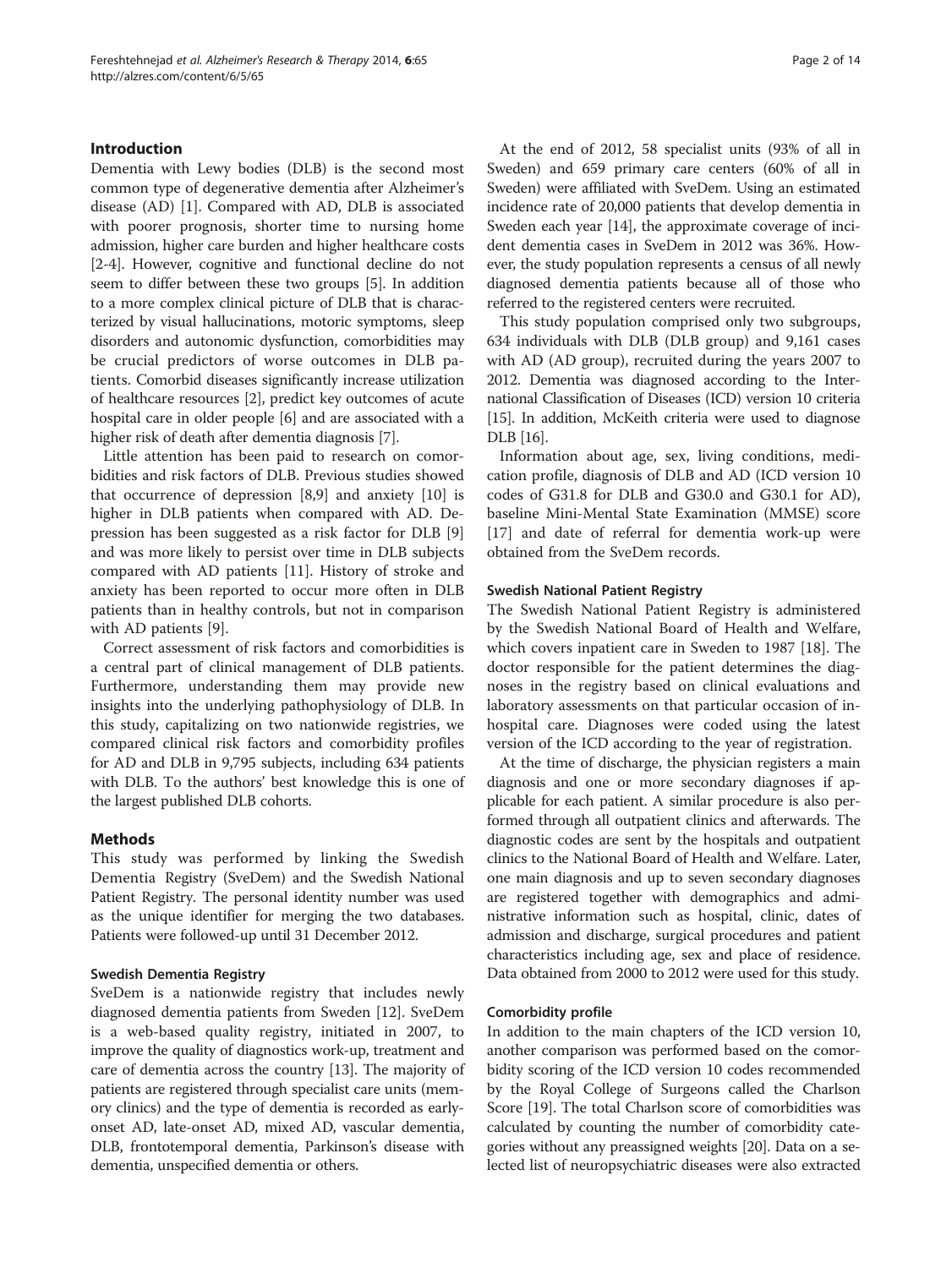from the Swedish National Patient Registry using the ICD version 10 codes as follows: depression (F32, F33), anxiety (F40, F41), behavioral disorders (F07, F10, F11, F12, F13, F14, F15, F16, F17, F18, F19, F53, F54, F59, F66, F68, F69, F98, R46), bipolar affective disorder (F31), sleep disorder (F51, G47), syncope (R55), ischemic stroke (I63, I64, I67, I69), cerebral hemorrhage (I60, I61, I62), epilepsy (G40), migraine (G43) and other types of headache (G44, R51). The time of registration was used to check whether the disease occurred before or after dementia diagnosis as well as to calculate the time intervals between the dates.

Since no information is available on the exact time when the symptoms started, we used the date of registration as the initial time point for dementia and the comorbidities. Therefore, if the date of registration for any of the comorbidities has been recorded prior to the date of registration in SveDem, we considered that comorbidity has occurred before dementia, and vice versa.

# Statistical analysis

The mean (standard deviation (SD)) and frequency percentage (%) were reported to describe quantitative and categorical variables. For univariate comparisons, the chi-square statistic and Fisher's exact test were used to compare the relative frequency of nominal variables (that is, sex, comorbidities) between the two study groups where appropriate. To compare the mean value of quantitative variables between the DLB and AD groups, either an independent-sample  $t$  test or a Mann–Whitney  $U$ test were used for normally or skewed distributions, respectively.

Further multivariate analysis was performed to adjust for the confounding effect of the baseline differences in age and sex between the DLB and AD groups. For this purpose, a binary logistic regression model was applied to evaluate the differences observed in the prevalence of different comorbidities between the DLB and AD groups adjusted for the baseline confounders. Afterwards, the adjusted odds ratio (OR) and its corresponding 95% confidence interval (CI) for each comorbidity were calculated. For the comorbidities that occurred before the date of referral for dementia, type of dementia (DLB vs. AD) was considered the dependent variable. If the comorbid event happened after dementia diagnosis, the comorbidity was defined as the dependent variable and the type of dementia as a predictor in the multivariate model. In all analytical procedures, two-tailed  $P < 0.05$ was considered to show statistically significant difference. Data were analyzed using SPSS software version 22 (IBM Co., Chicago, IL USA).

# Ethical issues

The regional Ethical Committee of Stockholm approved data collection (Drn. 2013/147-31/2), as well as the merging

and the analytical procedures performed in this study. The patients were informed orally and in writing about SveDem and could decline participation. Data were coded and anonymized before statistical analysis.

# Results

# Baseline characteristics

A total number of 634 individuals with DLB and 9,161 AD patients were recruited. The DLB group consisted of 382 (60.3%) males and 252 (39.7%) females with a mean age of 76.5  $(SD = 7.1)$  years. The AD group comprised 3,188 (34.8%) males and 5,973 (65.2%) females with a mean age of  $77.6$  (SD = 8.3) years at the time of dementia diagnosis. Results of the Pearson chi-square test and the independent-samples  $t$  test revealed that there were significantly more males ( $P < 0.001$ ) and fewer old patients ( $P < 0.001$ ) in the DLB group. Other baseline, demographic and medication characteristics of the two study groups are presented and compared in Table [1.](#page-3-0) The mean of the baseline MMSE score was quite similar in the DLB (21.4  $(SD = 5.0)$  and AD  $(21.5 (SD = 5.0))$  groups  $(P = 0.593)$ . However, in the DLB group the proportion of patients in nursing homes was larger than that in the AD group  $(11.8\% \text{ vs. } 5.6\%, P < 0.001).$ 

DLB patients were under treatment with a significantly higher number of medications (4.7 (SD = 3.0)) compared with the AD group  $(3.7 (SD = 2.9))$ . A multivariate Poisson regression model showed that DLB patients received a higher number of drugs  $(B = 0.268 \text{ (95\% CI} = 0.230 \text{ to}$ 0.307),  $P < 0.001$ ) after adjustment for sex and age. While a similar proportion of patients were treated with cholinesterase inhibitors in both the DLB (73.6%) and AD (72.7%) groups  $(P = 0.272)$ , N-methyl D-aspartate antagonists (15.0% vs. 9.9%), antidepressants (34.8% vs. 26.3%), antipsychotics (16.3% vs. 4.9%) and anxiolytics (13.3% vs. 8.2%) were significantly more often prescribed among the DLB group.

# International Classification of Diseases version 10 chapters

Table [2](#page-4-0) summarizes the comorbidity profile of the DLB and AD patients based on the chapters of the ICD version 10 coding system. 'Mental and behavioral disorders' (66.1%) and 'diseases of the eye and adnexa' (57.9%) were the most common categories recorded for the DLB group apart from the 'diseases of the nervous system'; while among the AD patients 'diseases of the eye and adnexa' (47.9%), 'diseases of the musculoskeletal system and connective tissue' (40.7%) and 'diseases of the circulatory system' (40.3%) were most commonly recorded as comorbid conditions. 'Mental and behavioral disorders', 'diseases of the nervous system', 'diseases of the eye and adnexa', diseases of the 'circulatory', 'respiratory', 'digestive' and 'genitourinary' systems and the 'diseases of the skin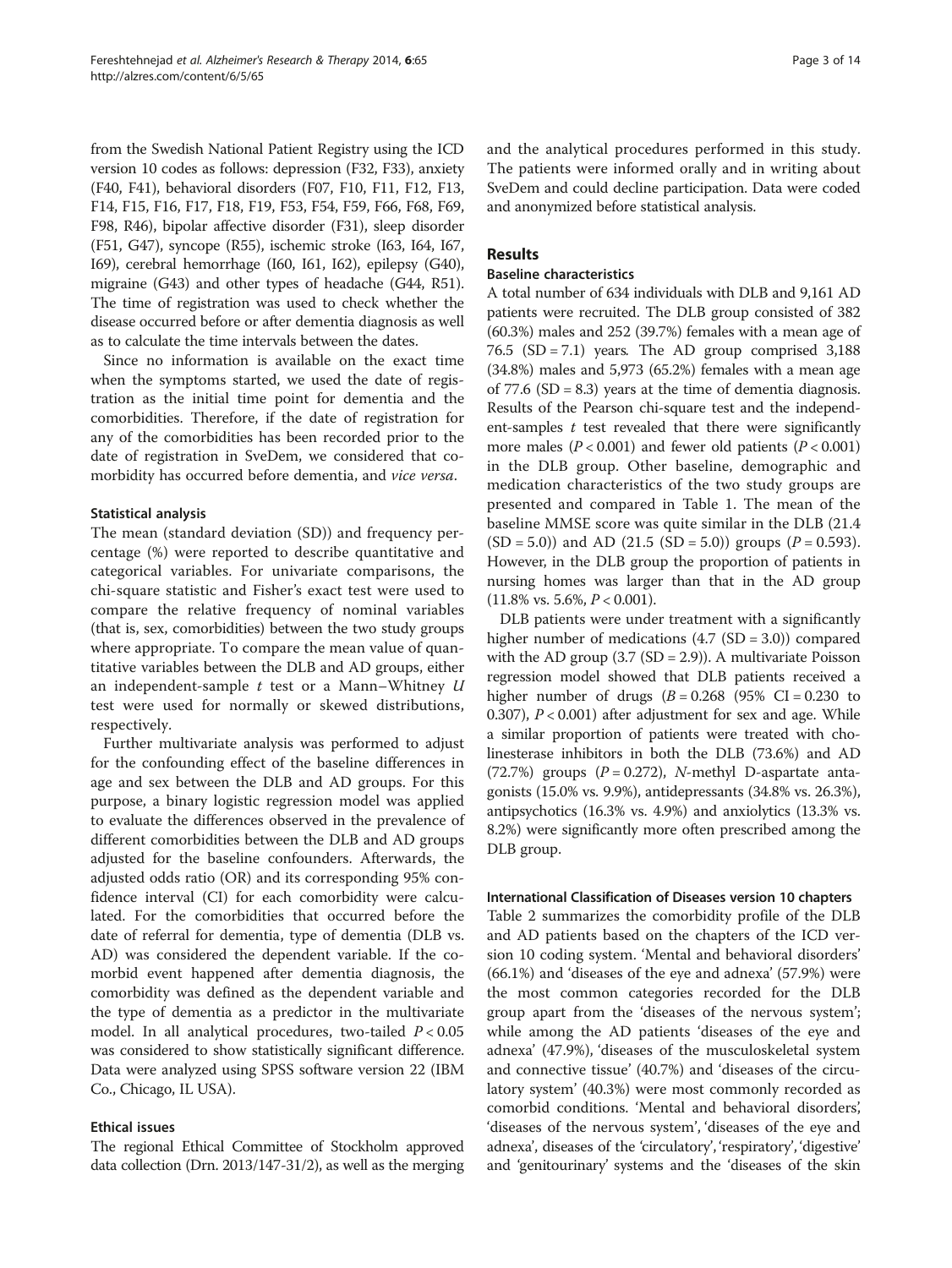| Characteristic                        | Dementia with Lewy bodies | Alzheimer's disease | P value                |
|---------------------------------------|---------------------------|---------------------|------------------------|
|                                       | $(n = 634)$               | $(n = 9, 161)$      |                        |
| Gender                                |                           |                     |                        |
| Female                                | 252 (39.7%)               | 5973 (65.2%)        | $<$ 0.001 $^{\circ}$   |
| Male                                  | 382 (60.3%)               | 3188 (34.8%)        |                        |
| Age (years)                           | 76.5(7.1)                 | 77.6 (8.3)          | $<$ 0.001 $^{\circ}$   |
| MMSE score                            | 21.4(5.0)                 | 21.5(5.0)           | 0.593 <sup>b</sup>     |
| Body mass index (kg/m <sup>2</sup> )  | 24.4(4.1)                 | 24.3(4.1)           | $0.565^{\rm b}$        |
| Living place                          |                           |                     |                        |
| Own house                             | 559 (88.2%)               | 8627 (94.4%)        | $<$ 0.001 $^{\circ}$   |
| Nursing home                          | 75 (11.8%)                | 512 (5.6%)          |                        |
| Co-resident                           |                           |                     |                        |
| Yes                                   | 218 (36.0%)               | 3879 (44.0%)        | $<$ 0.001 $^{\circ}$   |
| No                                    | 387 (64.0%)               | 4938 (56.0%)        |                        |
| Medication (at the time of diagnosis) |                           |                     |                        |
| Cholinesterase inhibitors             | 465 (73.6%)               | 6598 (72.7%)        | $0.272$ <sup>a</sup>   |
| NMDA antagonist                       | 95 (15.0%)                | 895 (9.9%)          | $< 0.001$ <sup>a</sup> |
| Antidepressants                       | 220 (34.8%)               | 2382 (26.3%)        | $<$ 0.001 $^{\circ}$   |
| Antipsychotics                        | 103 (16.3%)               | 447 (4.9%)          | $<$ 0.001 $^{\circ}$   |
| Anxiolytics                           | 84 (13.3%)                | 747 (8.2%)          | $<$ 0.001 $^{\circ}$   |
| Hypnotics                             | 106 (16.8%)               | 1292 (14.2%)        | $0.065^{\text{a}}$     |
| Cardiovascular drugs                  | 365 (57.8%)               | 4825 (53.2%)        | $0.054$ <sup>a</sup>   |
| Total number of drugs                 | 4.7(3.0)                  | 3.7(2.9)            | $<$ 0.001 $^{\circ}$   |

<span id="page-3-0"></span>Table 1 Baseline, diagnostic and medication characteristics of the two study groups: cases suffering from dementia with Lewy bodies versus Alzheimer's disease patients

Data presented as number (%) or mean (standard deviation). Statistically significant differences (P < 0.05) in bold. MMSE, Mini-Mental State Examination; NMDA, N-methyl D-aspartate. <sup>a</sup>Pearson chi-square statistic. <sup>b</sup>Independent-sample t test.

and subcutaneous tissue' occurred more commonly in the DLB group based on the univariate comparisons.

As shown in Table [2](#page-4-0), all univariate significant differences remained statistically significant after multivariate adjustment except for the 'diseases of the digestive system'. Moreover, DLB patients suffered more from the 'diseases of the musculoskeletal system and connective tissue' after adjustment for age and sex (adjusted OR = 1.19  $(95\% \text{ CI} = 1.01 \text{ to } 1.41)$ . The greatest between-group differences in the ICD version 10 disease categories were observed in 'mental and behavioral disorders' (66.1% vs. 38.7%, adjusted OR = 3.14  $(95\% \text{ CI} = 2.63 \text{ to } 3.75)$ ), 'diseases of the nervous system' (88.0% vs. 71.0%, adjusted  $OR = 2.78$  (95%  $CI = 2.15$  to 3.58)) and 'diseases of the eye and adnexa'  $(57.9\% \text{ vs. } 47.9\% \text{ adjusted } OR = 1.69)$ (95%  $CI = 1.42$  to 2.01)), all of which were more common in the DLB group.

Further subgroup analysis was performed to assess how patients' gender, level of cognition and living place might affect the differences in the comorbidity profile between the DLB and AD groups. As summarized in Table [3](#page-5-0), some comorbidity categories such as 'mental and behavioral disorders' and 'diseases of the nervous system' were significantly more common in the DLB group among all of the subgroups regarding gender, cognition and living place (all  $P < 0.05$ ). On the other hand, 'diseases of the circulatory system' was significantly more prevalent in the DLB patients who were female  $(46.8\% \text{ vs. } 38.6\%, P = 0.009)$ , had MMSE < 22 (49.6% vs. 39.1%,  $P = 0.001$ ) and live in their own house  $(46.3\% \text{ vs. } 40.2\%, P = 0.005)$ .

Although 'diseases of the respiratory system' was more commonly recorded in the DLB patients with both MMSE ≥ 22 (*P* = 0.043) and MMSE < 22 (*P* = 0.018), with regard to gender and living place the difference was significant only among the males  $(27.7\% \text{ vs. } 20.5\%, P = 0.001)$ and those who live in their own houses (22.9% vs. 18.0%,  $P = 0.004$ ). Furthermore, 'diseases of the digestive system'  $(38.9\% \text{ vs. } 30.3\%, P = 0.003)$  and 'diseases of the musculoskeletal system and connective tissue' (45.6% vs. 38.5%,  $P = 0.022$ ) were significantly higher in the DLB group compared with the AD group only among the subgroup with MMSE < 22 at the time of diagnosis.

#### Charlson comorbidity scoring

Comorbidity profiles of the DLB and AD patients using the Royal College of Surgeons Charlson categorization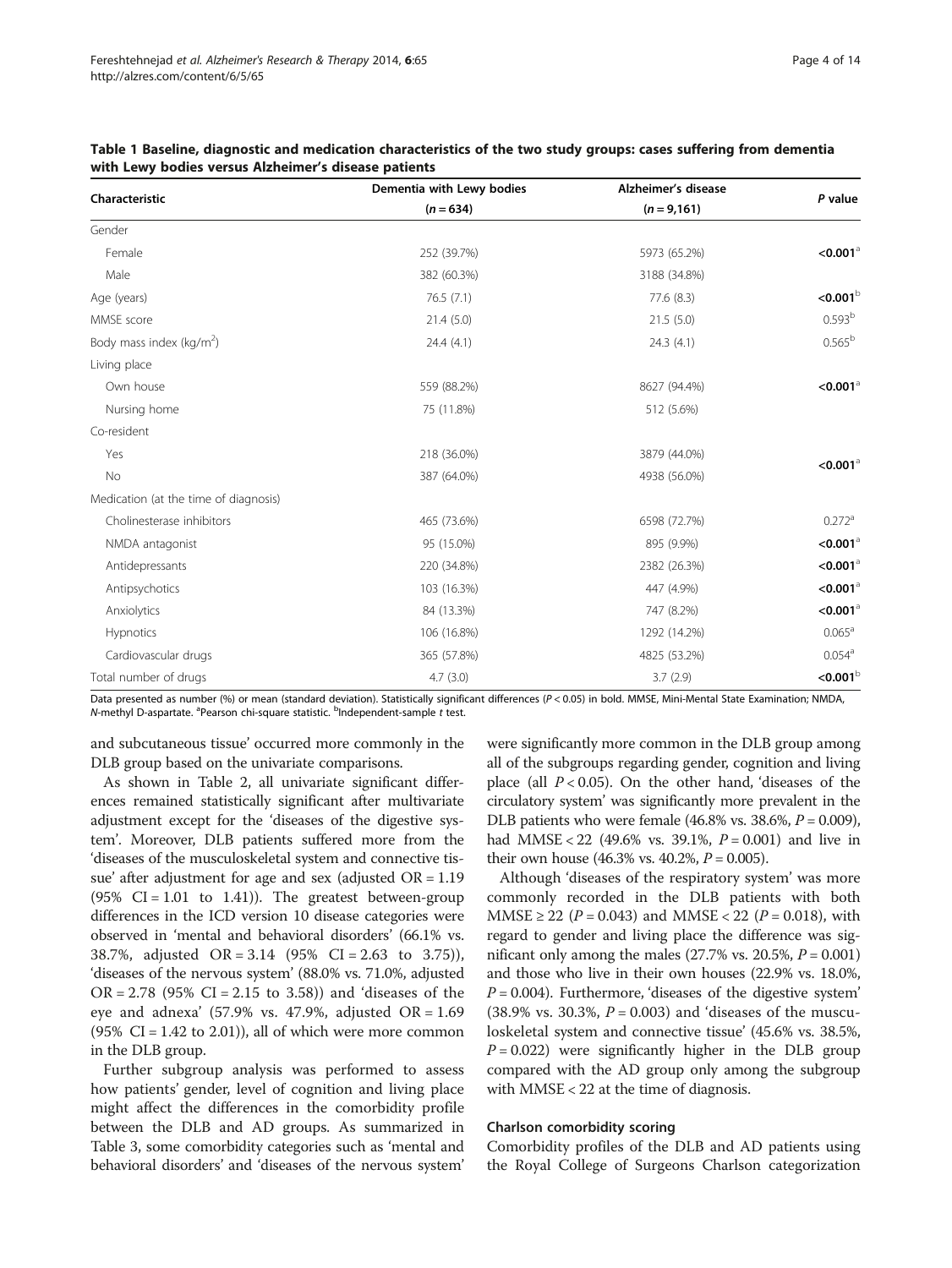|                       |               |                                                                                                           | <b>DLB</b>  | <b>AD</b>      | Unadjusted          | $P$ value <sup>a</sup> | Adjusted            | P value <sup>b</sup> |
|-----------------------|---------------|-----------------------------------------------------------------------------------------------------------|-------------|----------------|---------------------|------------------------|---------------------|----------------------|
| Chapter               | <b>Blocks</b> | <b>Title</b>                                                                                              | $(n = 634)$ | $(n = 9, 161)$ | OR (95% CI)         |                        | OR (95% CI)         |                      |
|                       | A00 to B99    | Certain infectious and parasitic diseases                                                                 | 87 (13.7)   | 1,064(11.6)    | 1.21 (0.96 to 1.53) | 0.111                  | 1.25 (0.98 to 1.59) | 0.069                |
| $\parallel$           | C00 to D48    | Neoplasms                                                                                                 | 203 (32.0)  | 2,733 (29.8)   | 1.11 (0.93 to 1.32) | 0.245                  | 1.06 (0.88 to 1.27) | 0.541                |
| $\parallel \parallel$ | D50 to D89    | Diseases of the blood and blood-forming<br>organs and certain disorders involving<br>the immune mechanism | 29(4.6)     | 433 (4.7)      | 0.97 (0.66 to 1.42) | 0.861                  | 1.01 (0.68 to 1.49) | 0.976                |
| IV                    | E00 to E90    | Endocrine, nutritional and metabolic diseases                                                             | 79 (12.5)   | 1,088 (11.9)   | 1.06 (0.83 to 1.35) | 0.661                  | 1.16 (0.90 to 1.49) | 0.239                |
| V                     | F00 to F99    | Mental and behavioral disorders                                                                           | 419 (66.1)  | 3,543 (38.7)   | 3.09 (2.61 to 3.66) | < 0.001                | 3.14 (2.63 to 3.75) | < 0.001              |
| VI                    | G00 to G99    | Diseases of the nervous system                                                                            | 558 (88.0)  | 6,508(71.0)    | 2.99 (2.34 to 3.82) | < 0.001                | 2.78 (2.15 to 3.58) | < 0.001              |
| VII                   | H00 to H59    | Diseases of the eye and adnexa                                                                            | 367 (57.9)  | 4,390 (47.9)   | 1.49 (1.27 to 1.76) | < 0.001                | 1.69 (1.42 to 2.01) | < 0.001              |
| VIII                  | H60 to H95    | Diseases of the ear and mastoid process                                                                   | 96 (15.1)   | 1,462 (16.0)   | 0.94 (0.75 to 1.18) | 0.586                  | 0.97 (0.77 to 1.22) | 0.810                |
| $\mathsf{IX}$         | 100 to 199    | Diseases of the circulatory system                                                                        | 293 (46.2)  | 3,693 (40.3)   | 1.27 (1.08 to 1.49) | 0.003                  | 1.29 (1.08 to 1.52) | 0.004                |
| Χ                     | J00 to J99    | Diseases of the respiratory system                                                                        | 146 (23.0)  | 1,663(18.2)    | 1.35 (1.11 to 1.63) | 0.002                  | 1.30 (1.06 to 1.59) | 0.010                |
| $X \mid$              | K00 to K93    | Diseases of the digestive system                                                                          | 237 (37.4)  | 2,966 (32.4)   | 1.25 (1.05 to 1.47) | 0.009                  | 1.17 (0.98 to 1.39) | 0.082                |
| XII                   | L00 to L99    | Diseases of the skin and subcutaneous<br>tissue                                                           | 155(24.4)   | 1,918 (20.9)   | 1.22 (1.01 to 1.47) | 0.036                  | 1.27 (1.05 to 1.54) | 0.016                |
| XIII                  | M00 to M99    | Diseases of the musculoskeletal system<br>and connective tissue                                           | 273(43.1)   | 3,732 (40.7)   | 1.10 (0.93 to 1.29) | 0.250                  | 1.19 (1.01 to 1.41) | 0.040                |
| XIV                   | N00 to N99    | Diseases of the genitourinary system                                                                      | 233 (36.8)  | 2,984 (32.6)   | 1.20 (1.02 to 1.42) | 0.030                  | 1.24 (1.04 to 1.47) | 0.015                |
| XV                    | O00 to O99    | Pregnancy, childbirth and the puerperium                                                                  | 1(0.2)      | 2(0.0)         |                     |                        |                     |                      |
| XVI                   | P00 to P96    | Certain conditions originating in the<br>perinatal period                                                 | $\mathbf 0$ | $\mathbf{0}$   |                     |                        |                     |                      |
| XVII                  | Q00 to Q99    | Congenital malformations, deformations<br>and chromosomal abnormalities                                   | 5(0.8)      | 57(0.6)        | 1.27 (0.51 to 3.18) | 0.609                  | 1.55 (0.61 to 3.98) | 0.358                |
| XVIII                 | R00 to R99    | Symptoms, signs and abnormal clinical<br>and laboratory findings, not elsewhere<br>classified             | 460 (72.6)  | 5,896 (64.4)   | 1.46 (1.22 to 1.75) | < 0.001                | 1.44 (1.19 to 1.73) | < 0.001              |
| XIX                   | S00 to T98    | Injury, poisoning and certain other<br>consequences of external causes                                    | 369 (58.2)  | 4.679(51.1)    | 1.33 (1.13 to 1.57) | 0.001                  | 1.54 (1.30 to 1.83) | < 0.001              |

0 1 (0.0) ––––

523 (82.5) 6.718 (73.3) **1.71 (1.39 to 2.11) <0.001 1.73 (1.39 to 2.16) <0.001** 

<span id="page-4-0"></span>Table 2 Comorbidity profile of the patients with dementia with Lewy bodies versus Alzheimer's disease patients based on the chapters of the International Statistical Classification of Diseases and Related Health Problems, 10th Revision

Adjustment is made for age, sex, and Mini-Mental State Examination score. The AD group is considered the reference group. Statistically significant ORs (P < 0.05) in bold. AD, Alzheimer's disease; CI, confidence interval; DLB, dementia with Lewy bodies; OR, odds ratio. <sup>a</sup>Chi-square statistics. <sup>b</sup>Binary logistic regression model.

contact with health services

XX V01 to Y98 External causes of morbidity and mortality

XXI Z00 to Z99 Factors influencing health status and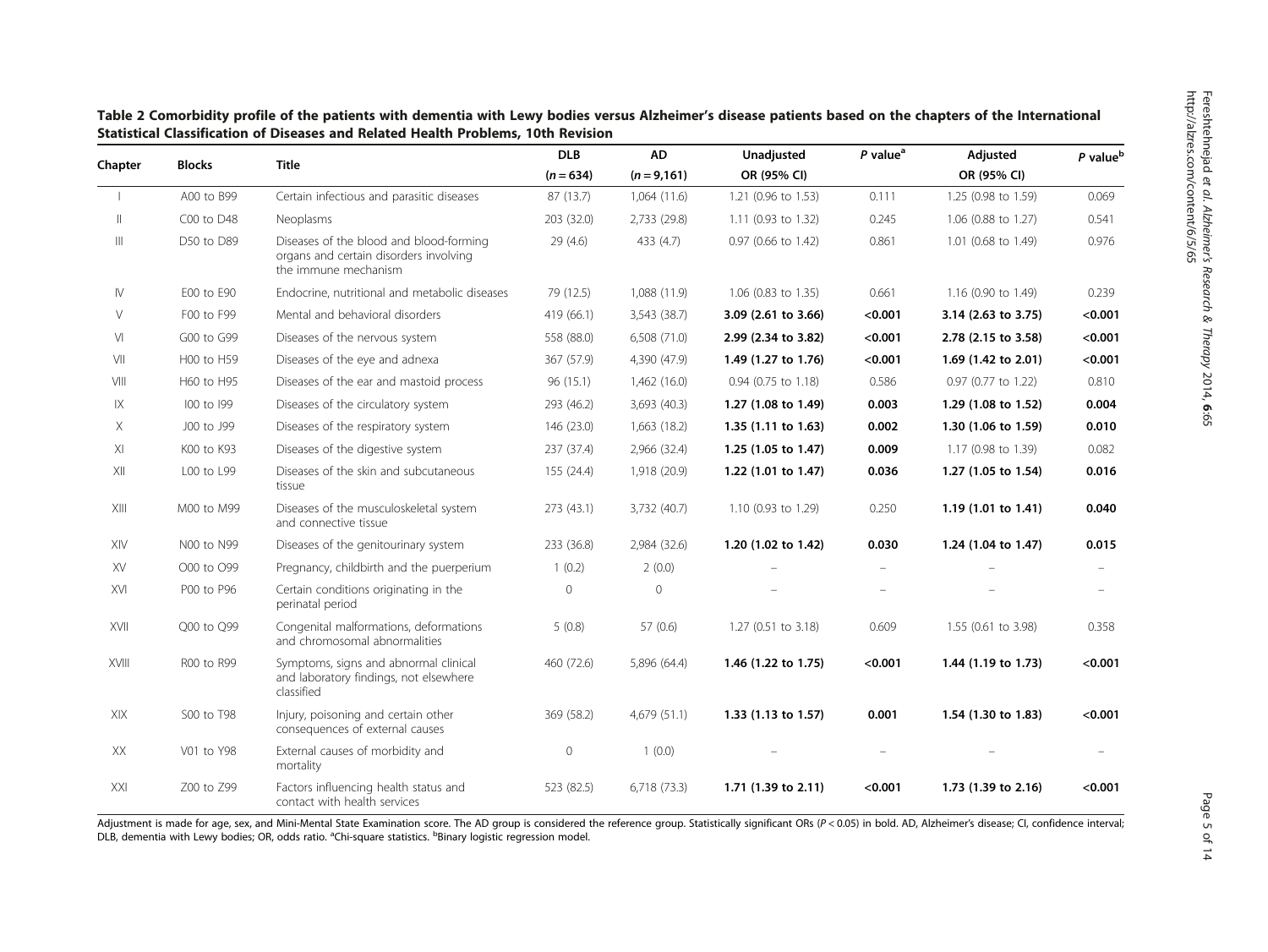<span id="page-5-0"></span>Table 3 Comorbidity profile of patients with dementia with Lewy bodies ( $n = 634$ ) versus Alzheimer's disease patients  $(n = 9.161)$  within different subgroups regarding gender, cognitive level at the time of diagnosis and living place using the chapters of the International Statistical Classification of Diseases and Related Health Problems, 10th Revision

| Title                                                                           | Gender | <b>DLB</b><br>(%) | AD<br>(%)   | P value                  | Cognition      | <b>DLB</b><br>(%) | AD<br>(%)      | P value                           | Living place   | <b>DLB</b><br>(%) | AD<br>(%)           | P value        |
|---------------------------------------------------------------------------------|--------|-------------------|-------------|--------------------------|----------------|-------------------|----------------|-----------------------------------|----------------|-------------------|---------------------|----------------|
| Certain infectious and                                                          | Male   | 14.9              | 12.5        | 0.183                    | $MMSE \geq 22$ | 16.3              | 11.2           | 0.005                             | Own house      | 14.3              | 11.4                | 0.038          |
| parasitic diseases                                                              | Female | 11.9              | 11.1        | 0.703                    | MMSE < 22      | 11.9              | 12.2           | 0.855                             | Nursing home   | 9.3               | 15.0                | 0.188          |
|                                                                                 | Male   | 35.6              | 33.8        | 0.494                    | $MMSE \geq 22$ | 32.8              | 31.6           | 0.652                             | Own house      | 32.4              | 30.1                | 0.259          |
| Neoplasms                                                                       | Female | 26.6              | 27.7        | 0.701                    | MMSE < 22      | 31.9              | 27.9           | 0.169                             | Nursing home   | 29.3              | 25.4                | 0.467          |
| Diseases of the blood and                                                       | Male   | 5.2               | 4.8         | 0.687                    | $MMSE \geq 22$ | 3.6               | 4.5            | 0.447                             | Own house      | 4.7               | 4.6                 | 0.967          |
| blood-forming organs and<br>certain disorders involving<br>the immune mechanism | Female | 3.6               | 4.7         | 0.403                    | MMSE < 22      | 5.9               | 4.8            | 0.414                             | Nursing home   | 4.0               | 6.8                 | 0.457          |
| Endocrine, nutritional and                                                      | Male   | 12.8              | 10.9        | 0.262                    | $MMSE \geq 22$ | 10.5              | 11.7           | 0.526                             | Own house      | 12.3              | 11.8                | 0.700          |
| metabolic diseases                                                              | Female | 11.9              | 12.4        | 0.819                    | MMSE < 22      | 15.9              | 11.8           | 0.046                             | Nursing home   | 13.3              | 13.5                | 0.973          |
| Mental and behavioral                                                           | Male   | 67.3              | 37.4        | < 0.001                  | $MMSE \geq 22$ | 65.7              | 40.8           | < 0.001                           | Own house      | 65.5              | 38.8                | < 0.001        |
| disorders                                                                       | Female | 64.3              | 39.3        | < 0.001                  | MMSE < 22      | 66.7              | 36.0           | < 0.001                           | Nursing home   | 70.7              | 36.5                | < 0.001        |
| Diseases of the nervous                                                         | Male   | 91.4              | 72.8        | < 0.001                  | $MMSE \geq 22$ | 89.5              | 75.5           | < 0.001                           | Own house      | 88.7              | 72.2                | < 0.001        |
| system                                                                          | Female | 82.9              | 70.1        | < 0.001                  | MMSE < 22      | 86.3              | 66.8           | < 0.001                           | Nursing home   | 82.7              | 52.3                | < 0.001        |
| Diseases of the eye and                                                         | Male   | 56.5              | 44.2        | < 0.001                  | $MMSE \geq 22$ | 60.2              | 49.0           | < 0.001                           | Own house      | 58.3              | 47.7                | < 0.001        |
| adnexa                                                                          | Female | 59.9              | 49.9        | 0.002                    | MMSE < 22      | 55.6              | 47.0           | 0.007                             | Nursing home   | 54.7              | 52.0                | 0.660          |
| Diseases of the ear and                                                         | Male   | 15.4              | 17.2        | 0.383                    | $MMSE \geq 22$ | 17.5              | 17.1           | 0.857                             | Own house      | 15.7              | 16.2                | 0.790          |
| mastoid process                                                                 | Female | 14.7              | 15.3        | 0.794                    | MMSE < 22      | 14.1              | 14.6           | 0.819                             | Nursing home   | 10.7              | 12.9                | 0.588          |
| Diseases of the circulatory                                                     | Male   | 45.8              | 43.5        | 0.391                    | $MMSE \geq 22$ | 43.7              | 40.8           | 0.296                             | Own house      | 46.3              | 40.2                | 0.005          |
| system                                                                          | Female | 46.8              | 38.6        | 0.009                    | MMSE < 22      | 49.6              | 39.1           | 0.001                             | Nursing home   | 45.3              | 41.2                | 0.499          |
| Diseases of the respiratory                                                     | Male   | 27.7              | 20.5        | 0.001                    | $MMSE \geq 22$ | 22.0              | 17.6           | 0.043                             | Own house      | 22.9              | 18.0                | 0.004          |
| system                                                                          | Female | 15.9              | 16.9        | 0.677                    | MMSE < 22      | 24.4              | 18.6           | 0.018                             | Nursing home   | 24.0              | 20.1                | 0.438          |
| Diseases of the digestive                                                       | Male   | 41.6              | 37.0        | 0.079                    | $MMSE \geq 22$ | 36.7              | 34.3           | 0.357                             | Own house      | 37.7              | 32.7                | 0.013          |
| system                                                                          | Female | 31.0              | 29.9        | 0.721                    | MMSE < 22      | 38.9              | 30.3           | 0.003                             | Nursing home   | 34.7              | 27.9                | 0.229          |
| Diseases of the skin and                                                        | Male   | 24.3              | 20.2        | 0.057                    | MMSE $\geq$ 22 | 25.3              | 22.5           | 0.230                             | Own house      | 24.7              | 21.1                | 0.043          |
| subcutaneous tissue                                                             | Female | 24.6              | 21.3        | 0.217                    | MMSE < 22      | 24.1              | 19.3           | 0.056                             | Nursing home   | 22.7              | 18.6                | 0.397          |
| Diseases of the musculoskeletal                                                 | Male   | 39.8              | 36.1        | 0.157                    | $MMSE \geq 22$ | 41.3              | 42.9           | 0.555                             | Own house      | 42.9              | 41.0                | 0.371          |
| system and connective tissue                                                    | Female | 48.0              | 43.2        | 0.132                    | MMSE < 22      | 45.6              | 38.5           | 0.022                             | Nursing home   | 44.0              | 37.5                | 0.280          |
| Diseases of the genitourinary                                                   | Male   | 36.4              | 32.1        | 0.093                    | $MMSE \geq 22$ | 38.0              | 33.6           | 0.108                             | Own house      | 38.3              | 32.6                | 0.005          |
| system                                                                          | Female | 37.3              | 32.8        | 0.138                    | MMSE < 22      | 35.6              | 31.1           | 0.132                             | Nursing home   | 25.3              | 32.6                | 0.205          |
| Pregnancy, childbirth and                                                       | Male   | $\qquad \qquad -$ |             | $\overline{\phantom{0}}$ | $MMSE \geq 22$ | 0.3               | $\overline{0}$ | 0.062                             | Own house      | 0.2               | $\overline{0}$      | 0.061          |
| the puerperium                                                                  | Female | 0.4               | $\circ$     | 0.117                    | $MMSE < 22$ 0  |                   | 0.1            |                                   | Nursing home 0 |                   | 0.4                 | $\overline{1}$ |
| Certain conditions originating                                                  | Male   | 0                 | 0           | $\qquad \qquad -$        | $MMSE \geq 22$ | $\mathbf 0$       | 0              |                                   | Own house      | $\mathbf 0$       | 0                   |                |
| in the perinatal period                                                         | Female | $\mathbb O$       | $\mathbf 0$ | $\equiv$                 | MMSE < 22      | $\mathbf 0$       | $\mathbf 0$    | $\hspace{1.0cm} - \hspace{1.0cm}$ | Nursing home   | $\circ$           | $\mathsf{O}\xspace$ |                |
| Congenital malformations,                                                       | Male   | 1.0               | 0.6         | 0.300                    | $MMSE \geq 22$ | 0.9               | 0.6            | 0.464                             | Own house      | 0.7               | 0.5                 | 0.545          |
| deformations and chromosomal<br>abnormalities                                   | Female | 0.4               | 0.6         | $\overline{\phantom{a}}$ | MMSE < 22      | 0.7               | 0.4            | 0.349                             | Nursing home   | 1.3               | 2.1                 | 1              |
| Symptoms, signs and abnormal                                                    | Male   | 72.8              | 66.9        | 0.020                    | $MMSE \geq 22$ | 74.1              | 67.2           | 0.010                             | Own house      | 72.3              | 64.5                | < 0.001        |
| clinical and laboratory findings,<br>not elsewhere classified                   | Female | 72.2              | 63.0        | 0.003                    | MMSE < 22      | 71.5              | 61.3           | 0.001                             | Nursing home   | 74.7              | 62.7                | 0.043          |
| Injury, poisoning and certain                                                   | Male   | 50.8              | 45.1        | 0.034                    | $MMSE \geq 22$ | 59.6              | 49.2           | < 0.001                           | Own house      | 58.3              | 50.2                | < 0.001        |
| other consequences of<br>external causes                                        | Female | 69.4              | 54.3        | < 0.001                  | MMSE < 22      | 56.7              | 53.5           | 0.312                             | Nursing home   | 57.3              | 64.8                | 0.206          |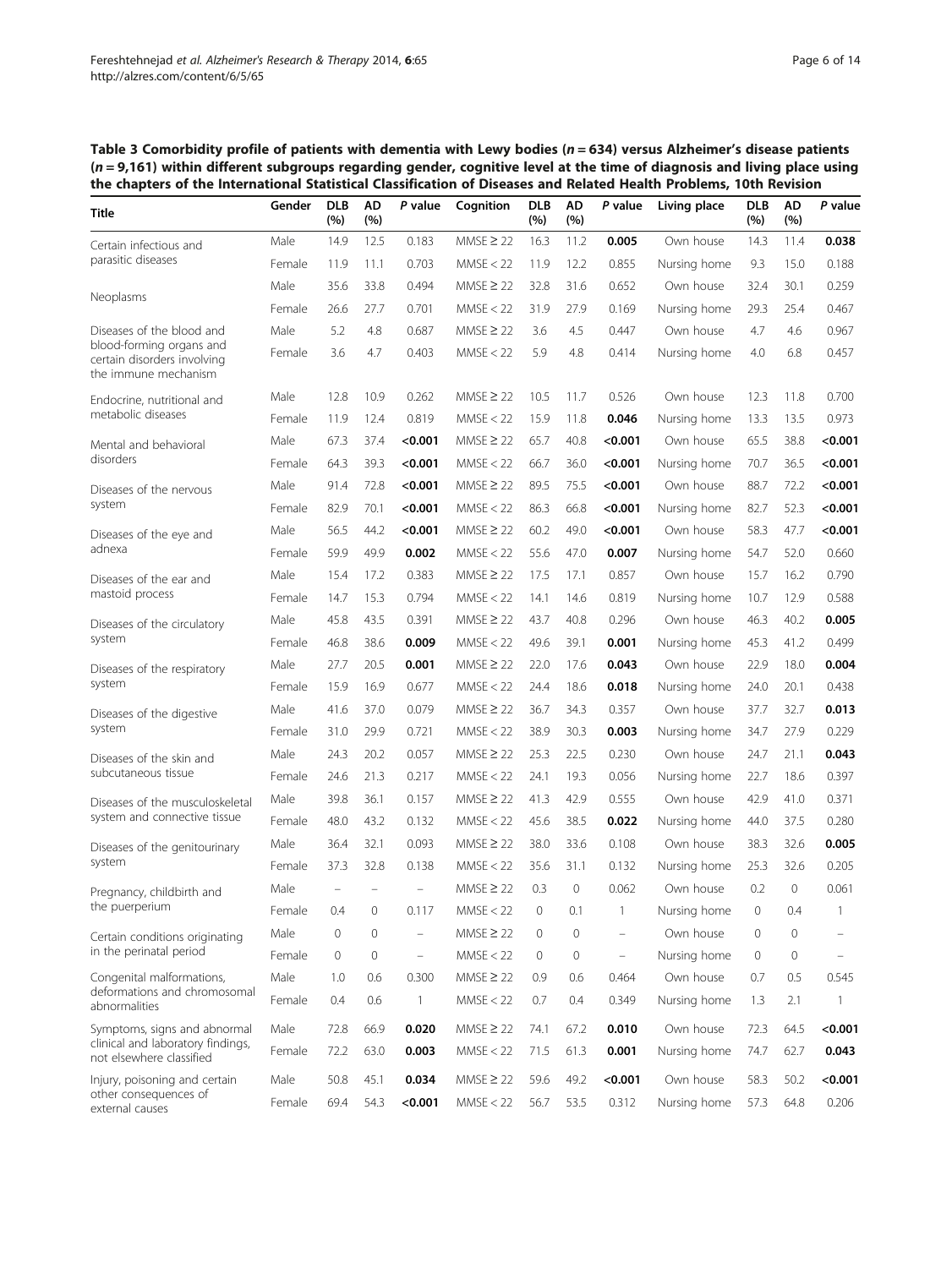Table 3 Comorbidity profile of patients with dementia with Lewy bodies ( $n = 634$ ) versus Alzheimer's disease patients  $(n = 9,161)$  within different subgroups regarding gender, cognitive level at the time of diagnosis and living place using the chapters of the International Statistical Classification of Diseases and Related Health Problems, 10th Revision (Continued)

| External causes of morbidity<br>and mortality | Male   | 0         |                                     | $\equiv$  | $MMSE \geq 22$ 0         | $\overline{0}$ | $\overline{\phantom{a}}$ | Own house                                          |           | -                        |
|-----------------------------------------------|--------|-----------|-------------------------------------|-----------|--------------------------|----------------|--------------------------|----------------------------------------------------|-----------|--------------------------|
|                                               | Female |           | $\begin{matrix} 0 & 0 \end{matrix}$ | $\sim$    | $MMSE < 22$ 0 0 $-$      |                |                          | Nursing home 0 0                                   |           | $\overline{\phantom{m}}$ |
| Factors influencing health                    | Male   | 81.4 73.0 |                                     | < 0.001   | MMSE $\geq$ 22 84.3 76.8 |                | 0.001                    | Own house                                          | 83.2 73.8 | < 0.001                  |
| status and contact with<br>health services    | Female | 84.1      | 73.5                                | $<$ 0.001 |                          |                |                          | MMSE < 22 81.1 69.8 < 0.001 Nursing home 77.3 65.8 |           | 0.047                    |

Statistically significant differences (P < 0.05) in bold. Univariate comparisons were performed using either the chi-square or Fisher's exact test wherever appropriate. AD, Alzheimer's disease; DLB, dementia with Lewy bodies; MMSE, Mini-Mental State Examination.

of the ICD version 10 codes are presented in Table 4. Cerebrovascular diseases were more common in the DLB group after adjustment for age and sex (16.2% vs. 10.0%, adjusted OR = 1.74 (95% CI = 1.38 to 2.19)). As illustrated in Figure [1](#page-7-0), 12.7% of the AD patients had a zero score according to the Charlson scoring of the comorbidities, while only 3.3% of the DLB patients showed this condition. The proportion of individuals with one, two and three or more comorbidity categories of Charlson scoring was higher in the DLB group  $(P < 0.001)$ . Moreover, DLB patients had a significantly higher mean for the total Charlson score (1.52 (SD = 0.85) vs.  $1.33$  (SD = 0.89)). This difference remained significant even after multivariate adjustment (OR = 1.22 (95%  $CI = 1.12$  to 1.33)).

#### Neuropsychiatric comorbidities

Considering the date of registration in SveDem and the Swedish National Patient Registry, occurrence of the selected neuropsychiatric comorbidities was determined as either before or after dementia diagnosis. As presented in Table [5](#page-8-0), depression was the most common neuropsychiatric comorbidity before the diagnosis of dementia in both groups (6.0% in DLB and 3.0% in AD). Among strokes, cerebral infarction was more common in the DLB group than in the AD group, while the frequency of cerebral hemorrhages did not differ between the AD and DLB groups. According to univariate comparisons (Table [5](#page-8-0)), depression  $(P < 0.001)$ , behavioral disorders  $(P = 0.012)$ , stroke ( $P = 0.002$ ) and migraine ( $P = 0.028$ ) were all more frequent in individuals with DLB compared with the AD

Table 4 Comorbidity profile of the patients with dementia with Lewy bodies versus Alzheimer's disease patients based on the Royal College of Surgeons Charlson Score indicating International Classification of Disease, 10th revision codes for 14 disease categories

|                             | <b>DLB</b>  | AD          | Unadjusted            | P value <sup>a</sup> | Adjusted              | P value <sup>b</sup> |  |
|-----------------------------|-------------|-------------|-----------------------|----------------------|-----------------------|----------------------|--|
| Disease category            | $(n = 634)$ | $(n=9,161)$ | OR (95% CI)           |                      | OR (95% CI)           |                      |  |
| Myocardial infarction       | 34(5.4)     | 532 (5.8)   | 0.92 (0.64 to 1.31)   | 0.643                | 0.85 (0.59 to 1.22)   | 0.372                |  |
| Congestive cardiac failure  | 38(6.0)     | 458 (5.0)   | 1.21 (0.86 to 1.70)   | 0.270                | 1.21 (0.85 to 1.73)   | 0.282                |  |
| Peripheral vascular disease | 15(2.4)     | 271(3.0)    | 0.79 (0.47 to 1.34)   | 0.392                | 0.77 (0.45 to 1.31)   | 0.335                |  |
| Cerebrovascular disease     | 103(16.2)   | 912 (10.0)  | 1.75 (1.40 to 2.19)   | < 0.001              | 1.74 (1.38 to 2.19)   | < 0.001              |  |
| Chronic pulmonary disease   | 27(4.3)     | 480 (5.2)   | 0.80 (0.54 to 1.20)   | 0.281                | 0.88 (0.59 to 1.31)   | 0.525                |  |
| Rheumatological disease     | 12(1.9)     | 286(3.1)    | 0.60 (0.33 to 1.07)   | 0.081                | $0.64$ (0.35 to 1.19) | 0.160                |  |
| Liver disease               | 4(0.6)      | 48 (0.5)    | 1.20 (0.43 to 3.35)   | 0.578                | 1.13 (0.40 to 3.19)   | 0.818                |  |
| Diabetes mellitus           | 26(4.1)     | 481 (5.3)   | $0.77$ (0.52 to 1.15) | 0.206                | $0.73$ (0.48 to 1.11) | 0.145                |  |
| Hemiplegia or paraplegia    | 0           | 19(0.2)     |                       | 0.631                |                       | 0.998                |  |
| Renal disease               | 11(1.7)     | 98 (1.1)    | 1.63 (0.87 to 3.06)   | 0.123                | 1.57 (0.83 to 2.97)   | 0.167                |  |
| Any malignancy              | 94 (14.8)   | 1283 (14.0) | 1.07 (0.85 to 1.34)   | 0.565                | 0.96 (0.75 to 1.21)   | 0.707                |  |
| Metastatic solid tumor      | 2(0.3)      | 74 (0.8)    | 0.39 (0.09 to 1.59)   | 0.239                | 0.42 (0.10 to 1.74)   | 0.235                |  |
| AIDS/HIV infection          | $\Omega$    | 1(0.0)      |                       |                      |                       |                      |  |
| Total Charlson score        | 1.52(0.85)  | 1.33 (0.89) | 1.25 (1.15 to 1.36)   | < 0.001              | 1.22 (1.12 to 1.33)   | < 0.001              |  |

Data presented as mean (standard deviation). Adjustment is made for age, sex, and Mini-Mental State Examination score. The AD group is considered the reference group. The dementia category of the original Charlson scoring is not reported here because the whole study population is dementia patients in our study. Statistically significant ORs (P < 0.05) in bold. AD, Alzheimer's disease; Cl, confidence interval; DLB, dementia with Lewy bodies; OR, odds ratio. <sup>a</sup>Chi-square statistics. <sup>b</sup>Binary logistic regression model.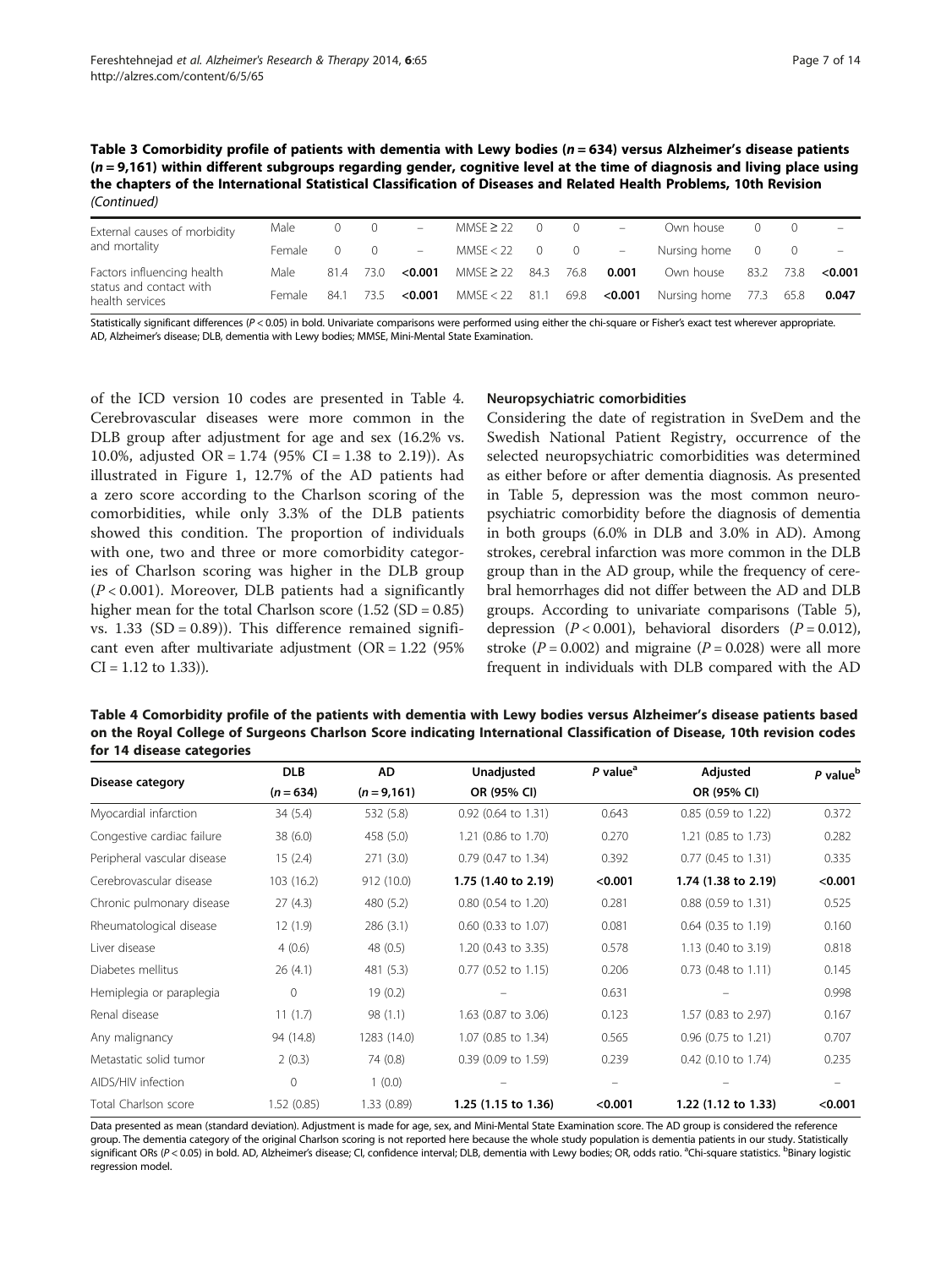group. However, the other types of headache were not significantly different between the two groups (3.2% in DLB and 3.4% in AD, OR = 0.92 (95% CI = 0.58 to 1.45),  $P = 0.713$ .

Figure [2](#page-9-0) illustrates the forest plots of adjusted OR for each neuropsychiatric comorbidity in DLB with AD as the reference group. With respect to the timing of the events, depression (adjusted  $OR = 2.12$  (95%  $CI = 1.49$  to 3.03)) and migraine (adjusted OR =  $3.65$  (95% CI =  $1.48$ ) to 9.0)) were more commonly recorded before the diagnosis of dementia in the DLB group (Figure [2](#page-9-0)B). As shown in Figure [2](#page-9-0)C, ischemic stroke (adjusted OR = 1.89  $(95\% \text{ CI} = 1.21 \text{ to } 2.96)$  was the only significant comorbid condition that was more likely to happen among the DLB patients compared with the AD population after the onset of dementia.

Further subgroup analysis was performed regarding gender, cognitive level and living place. As summarized in Table [6,](#page-10-0) depression and stroke were more common in the DLB group compared with AD patients among both males and females (all  $P < 0.05$ ), whereas the higher prevalence of anxiety in DLB patients was statistically significant only among the males  $(3.4\% \text{ vs. } 1.8\%, P = 0.031).$ With respect to level of cognition, depression, stroke and migraine were significantly more common in DLB patients compared with the AD group only among those with MMSE < 22 (all P < 0.05). Depression, sleep disorders and stroke were more commonly occurred in the DLB patients compared with the AD group among those who were living in their own house (all  $P < 0.05$ ), while migraine was more prevalent in DLB patients who lived in nursing homes  $(2.7\% \text{ vs. } 0.2\%, P = 0.045)$ .

#### **Discussion**

In this study we investigated selected risk factors and comorbidities in patients suffering from DLB in comparison with AD. There were more males in the DLB group, which is in line with previous studies [\[21\]](#page-12-0). At the time when dementia diagnosis was set, DLB patients were younger, and, despite similar level of cognitive impairment, lived more frequently in nursing homes and received more psychiatric medication and a higher total number of drugs. This indicates a worse health profile at the time when dementia was diagnosed and suggests that DLB patients may have been affected by a larger number of diseases before they developed dementia compared with the AD subjects. Patients with DLB were more frequently affected with depression, stroke and cerebrovascular infarctions and migraine.

## Medication

There were some interesting differences in the use of medication. Cholinesterase inhibitors were used in the majority of DLB and AD patients. Although these drugs are indicated for AD and Parkinson's disease with dementia, but not formally for DLB, there is good evidence that they are also useful in DLB [[22,23\]](#page-12-0). Memantine was prescribed for 15% of DLB patients and 10% of AD patients, although the evidence is less conclusive for DLB. However, there are some indications that memantine may in fact be useful also for DLB [\[24\]](#page-12-0), including meta-analysis data [[23](#page-12-0)].

#### Depression

Depression was more frequent in both men and women in the DLB group compared with AD, particularly in

<span id="page-7-0"></span>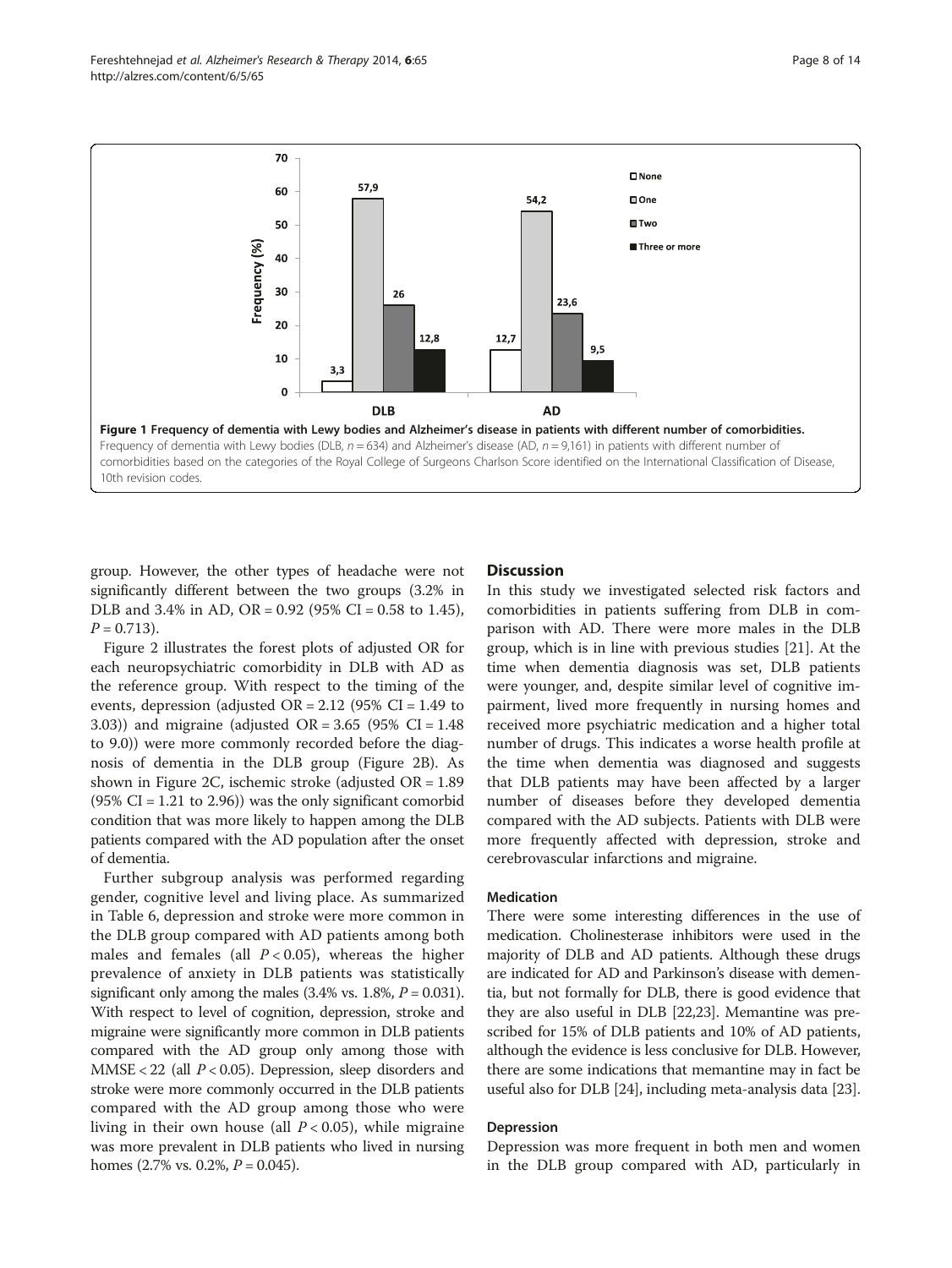|                            | Dementia with Lewy bodies | Alzheimer's disease | P value <sup>a</sup> |
|----------------------------|---------------------------|---------------------|----------------------|
| Comorbidity                | $(n = 634)$               | $(n = 9, 161)$      |                      |
| Depression                 |                           |                     | < 0.001              |
| None                       | 587 (92.7)                | 8,736 (95.5)        |                      |
| Before dementia diagnosis  | 38 (6.0)                  | 277 (3.0)           |                      |
| After dementia diagnosis   | 8(1.3)                    | 130 (1.4)           |                      |
| Anxiety                    |                           |                     | 0.508                |
| None                       | 612 (96.7)                | 8,905 (97.4)        |                      |
| Before dementia diagnosis  | 16(2.5)                   | 172 (1.9)           |                      |
| After dementia diagnosis   | 5(0.8)                    | 66 (0.7)            |                      |
| Behavioral disorders       |                           |                     | 0.012                |
| None                       | 612 (96.7)                | 8,964 (98.0)        |                      |
| Before dementia diagnosis  | 9(1.4)                    | 107(1.2)            |                      |
| After dementia diagnosis   | 12(1.9)                   | 72 (0.8)            |                      |
| Bipolar affective disorder |                           |                     | 0.258                |
| None                       | 628 (99.2)                | 9,100 (99.5)        |                      |
| Before dementia diagnosis  | 5(0.8)                    | 36(0.4)             |                      |
| After dementia diagnosis   | $\mathbf 0$               | 7(0.1)              |                      |
| Sleep disorders            |                           |                     | 0.093                |
| None                       | 616 (97.3)                | 9,001 (98.4)        |                      |
| Before dementia diagnosis  | 14(2.2)                   | 116(1.3)            |                      |
| After dementia diagnosis   | 3(0.5)                    | 26(0.3)             |                      |
| Syncope                    |                           |                     | 0.472                |
| None                       | 587 (92.7)                | 8,486 (92.8)        |                      |
| Before dementia diagnosis  | 35(5.5)                   | 443 (4.8)           |                      |
| After dementia diagnosis   | 11(1.7)                   | 214(2.3)            |                      |
| Stroke                     |                           |                     | 0.002                |
| None                       | 580 (91.6)                | 8,665 (94.8)        |                      |
| Before dementia diagnosis  | 28 (4.4)                  | 277 (3.0)           |                      |
| After dementia diagnosis   | 25(3.9)                   | 201 (2.2)           |                      |
| Cerebral hemorrhage        |                           |                     | 0.709                |
| None                       | 623 (98.4)                | 9,015 (98.6)        |                      |
| Before dementia diagnosis  | 6(0.9)                    | 62(0.7)             |                      |
| After dementia diagnosis   | 4(0.6)                    | 66 (0.7)            |                      |
| Epilepsy                   |                           |                     | 0.291                |
| None                       | 622 (98.3)                | 9,022 (98.7)        |                      |
| Before dementia diagnosis  | 8(1.3)                    | 66 (0.7)            |                      |
| After dementia diagnosis   | 3(0.4)                    | 55 (0.6)            |                      |
| Migraine                   |                           |                     | 0.028                |
| None                       | 627 (99.1)                | 9,113 (99.7)        |                      |
| Before dementia diagnosis  | 6(0.9)                    | 28 (0.3)            |                      |
| After dementia diagnosis   | $\mathsf{O}\xspace$       | 2(0.0)              |                      |

<span id="page-8-0"></span>Table 5 Occurrence and timing for different neuropsychiatric comorbidities in patients with dementia with Lewy bodies versus Alzheimer's disease patients

Data presented as number (%). Statistically significant differences (P < 0.05) in bold. <sup>a</sup>Pearson chi-square statistics.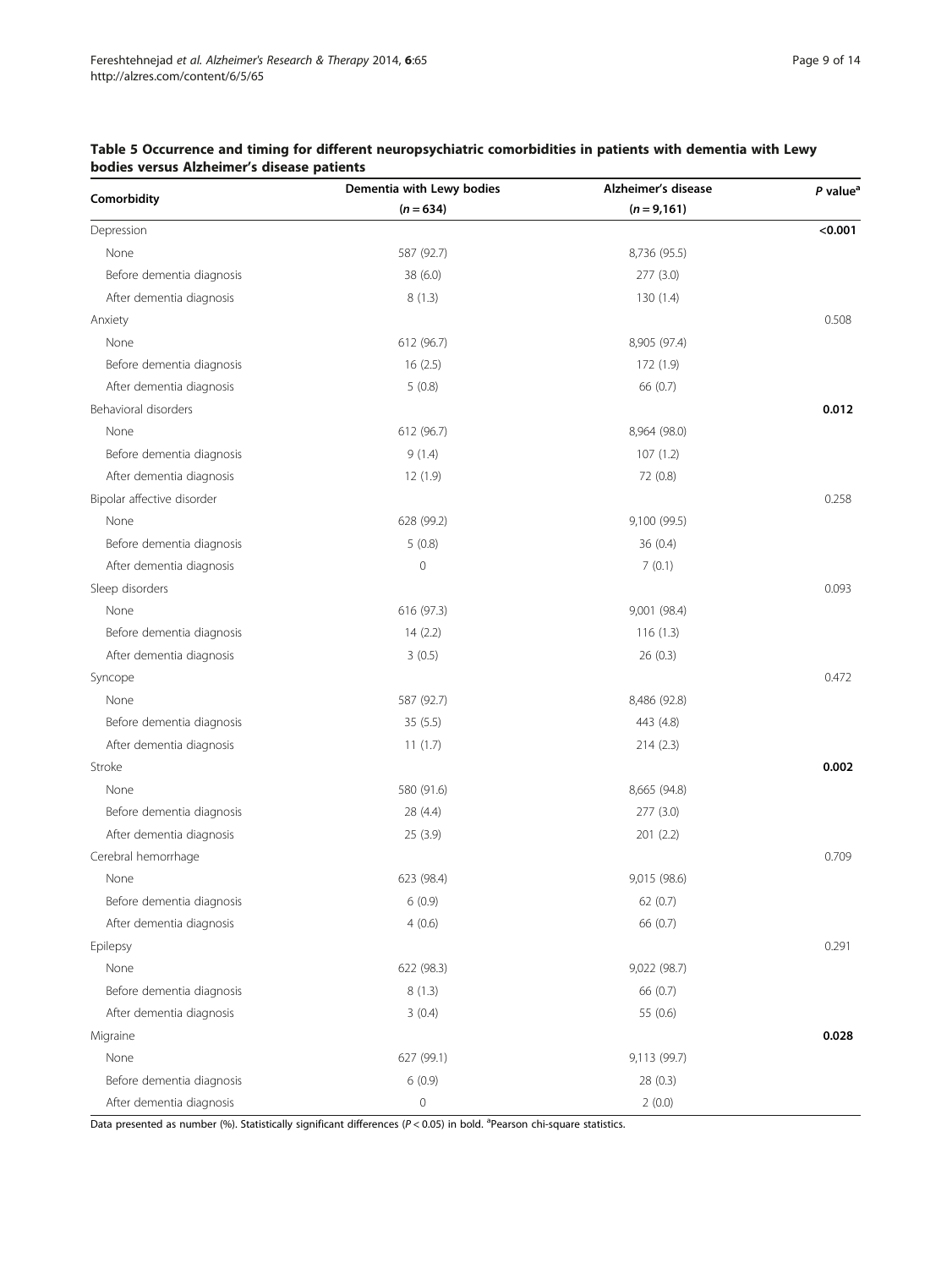<span id="page-9-0"></span>

dementia as a risk factor for type of dementia (DLB vs. AD). (C) Type of dementia (DLB vs. AD) as a risk factor for comorbidities occurred after the diagnosis of dementia. AD, Alzheimer's disease; CI, confidence interval; DLB, dementia with Lewy bodies.

patients with a lower cognitive status at the time when dementia was diagnosed. Depression is a common feature of DLB [[11\]](#page-12-0), especially in its early stages. Several hypotheses have linked depression to the etiology and pathophysiology of dementia, depression may be a risk factor for DLB [\[9](#page-12-0)]. DLB has also been associated with a higher risk of depression [\[25\]](#page-12-0). The etiology of depression is probably multifactorial and the relation to dementia is complex. In our study, depression was significantly more often diagnosed in DLB patients before they were diagnosed with dementia. After the dementia diagnosis was set, depression occurrence did not differ between the DLB and AD patients.

It is a matter of dispute whether depression is a risk factor or a prodromal stage of DLB. Nonmotor symptoms and widespread brain pathological changes are believed to occur in DLB before dementia onset [\[26\]](#page-12-0), so depression may be a sign of underlying pathological changes that are already present in DLB subjects. It would be of interest to investigate whether prevention or treatment of depression could decrease the incidence of DLB or postpone the development of dementia.

#### **Migraine**

In our study, migraine was more common in the DLB group before dementia was diagnosed. Furthermore, it occurred more frequently in DLB patients that had a lower MMSE score at the time of diagnosis. Migraine was shown as a risk factor for developing dementia [\[27\]](#page-12-0) and associated with smaller brain tissue volumes [[28](#page-12-0)]. Recently, headache has been suggested as a risk factor for the development of vascular dementia in a prospective populationbased study [\[29\]](#page-12-0). However, there are no previous studies investigating migraine in DLB patients. Conditions that are common in DLB patients and subjects suffering from migraine include complex visual hallucination [\[30\]](#page-12-0) and disorders in olfactory perception [[31](#page-12-0)]. Even though their etiology seems different, further research on these two disorders could provide valuable insights into the relationship between DLB and migraine.

#### Stroke

Strokes were found to be more common for both men and women in the DLB group compared with the AD group, especially in subjects with lower MMSE scores. The occurrence of cerebrovascular infarctions but not cerebral hemorrhages after dementia diagnosis was significantly higher in the DLB group compared with AD patients. This relationship was not significant before dementia was diagnosed. This finding is surprising as strokes are common predictors for AD [\[32\]](#page-12-0). The difference in use of antipsychotics may be an explanation.

Studies on cerebrovascular pathology in DLB patients are not numerous and provide contradictory results. In a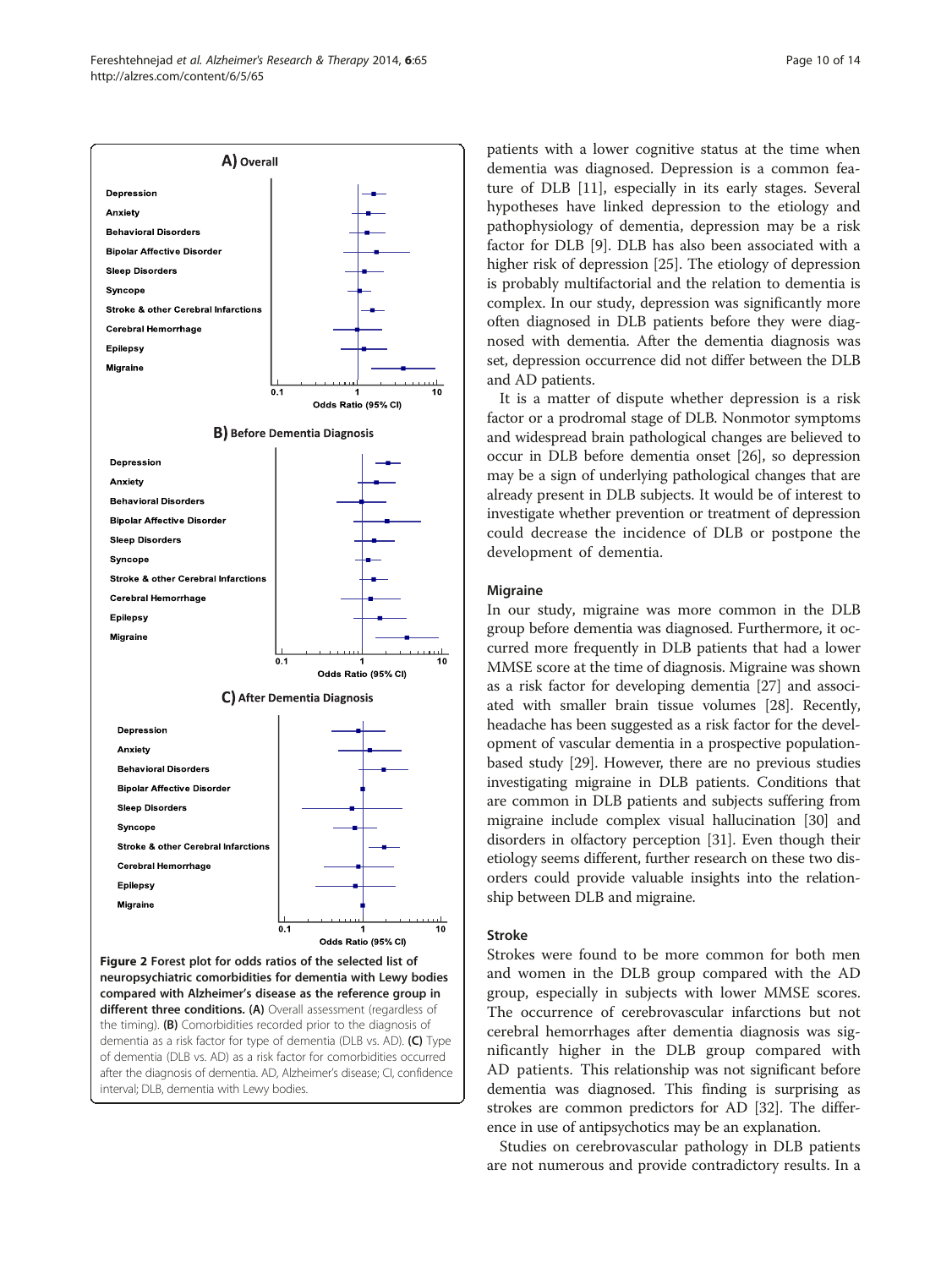<span id="page-10-0"></span>Table 6 Frequency of different neuropsychiatric comorbidities in patients with dementia with Lewy bodies ( $n = 634$ ) versus Alzheimer's disease patients ( $n = 9,161$ ) within different subgroups regarding gender, cognitive level at the time of diagnosis and living place using the chapters of the International Statistical Classification of Diseases and Related Health Problems, 10th Revision

| <b>Title</b>         | Gender | DLB (%) | AD (%) | P value | Cognition      | DLB (%) | AD (%) | P value | Living place | DLB (%) | AD (%) | P value      |
|----------------------|--------|---------|--------|---------|----------------|---------|--------|---------|--------------|---------|--------|--------------|
| Depression           | Male   | 6.3     | 3.8    | 0.020   | MMSE $\geq$ 22 | 6.3     | 5.2    | 0.350   | Own house    | 7.0     | 4.5    | 0.006        |
|                      | Female | 8.7     | 4.8    | 0.005   | MMSE < 22      | 7.4     | 3.5    | 0.001   | Nursing home | 9.3     | 3.9    | 0.068        |
|                      | Male   | 3.4     | 1.8    | 0.031   | MMSE $\geq$ 22 | 3.3     | 2.7    | 0.464   | Own house    | 3.2     | 2.6    | 0.372        |
| Anxiety              | Female | 3.2     | 3.0    | 0.901   | MMSE < 22      | 3.3     | 2.7    | 0.528   | Nursing home | 4.0     | 2.8    | 0.469        |
| Behavioral disorders | Male   | 3.4     | 2.6    | 0.381   | MMSE $\geq$ 22 | 2.4     | 1.9    | 0.471   | Own house    | 2.9     | 1.8    | 0.079        |
|                      | Female | 3.2     | 1.6    | 0.071   | MMSE < 22      | 3.7     | 2.0    | 0.062   | Nursing home | 6.7     | 4.1    | 0.362        |
| Bipolar affective    | Male   | 0.5     | 0.5    | 0.702   | MMSE $\geq$ 22 | 0.6     | 0.5    | 0.689   | Own house    | 0.9     | 0.4    | 0.185        |
| disorders            | Female | 1.2     | 0.5    | 0.129   | MMSE < 22      | 1.1     | 0.4    | 0.105   | Nursing home | $\circ$ | 1.0    | $\mathbf{1}$ |
| Sleep disorders      | Male   | 3.9     | 2.5    | 0.094   | MMSE $\geq$ 22 | 2.7     | 2.0    | 0.339   | Own house    | 2.7     | 1.6    | 0.040        |
|                      | Female | 0.8     | 1.1    | 1       | MMSE < 22      | 2.2     | 1.1    | 0.124   | Nursing home | 2.7     | 1.4    | 0.325        |
|                      | Male   | 7.1     | 6.7    | 0.789   | MMSE $\geq$ 22 | 6.9     | 7.4    | 0.782   | Own house    | 7.5     | 7.2    | 0.740        |
| Syncope              | Female | 7.5     | 7.4    | 0.950   | MMSE < 22      | 7.8     | 6.9    | 0.579   | Nursing home | 5.3     | 7.7    | 0.471        |
| Stroke               | Male   | 8.7     | 6.0    | 0.043   | MMSE $\geq$ 22 | 6.9     | 5.3    | 0.193   | Own house    | 8.4     | 5.1    | 0.001        |
|                      | Female | 7.9     | 4.8    | 0.025   | MMSE < 22      | 9.3     | 5.0    | 0.002   | Nursing home | 8.0     | 7.1    | 0.772        |
| Cerebral hemorrhage  | Male   | 1.8     | 1.6    | 0.732   | MMSE $\geq$ 22 | 1.2     | 1.2    | 0.547   | Own house    | 1.8     | 1.4    | 0.410        |
|                      | Female | 1.2     | 1.3    |         | MMSE < 22      | 1.9     | 1.7    | 0.807   | Nursing home | $\circ$ | 1.8    | 0.613        |
| Epilepsy             | Male   | 1.6     | 1.5    | 0.958   | MMSE $\geq$ 22 | 1.2     | 1.3    | -1      | Own house    | 1.8     | 1.3    | 0.287        |
|                      | Female | 2.0     | 1.2    | 0.242   | MMSE < 22      | 2.2     | 1.2    | 0.165   | Nursing home | 1.3     | 2.4    | $\mathbf{1}$ |
|                      | Male   | 0.5     | 0.2    | 0.249   | $MMSE \geq 22$ | 0.9     | 0.4    | 0.165   | Own house    | 0.7     | 0.3    | 0.138        |
| Migraine             | Female | 1.6     | 0.4    | 0.580   | MMSE < 22      | 1.1     | 0.2    | 0.034   | Nursing home | 2.7     | 0.2    | 0.045        |

Univariate comparisons were performed using either the chi-square or Fisher's exact test wherever appropriate. Statistically significant differences (P < 0.05) in bold. AD, Alzheimer's disease; DLB, dementia with Lewy bodies; MMSE, Mini-Mental State Examination.

neuropathological study that included 96 DLB patients, no lesions of ischemic strokes were present in these subjects. The study suggested that the diagnosis of DLB had a protective effect against stroke [\[33](#page-12-0)]. Another study suggested that DLB patients with advanced typical Lewy body pathology were less likely to have history of stroke and cerebrovascular diseases [[34](#page-12-0)]. This study revealed that infarcts, atherosclerosis and small vessel disease were inversely correlated to the extent of the DLB pathology. Nevertheless, cerebral amyloid angiopathy was associated with the grade of DLB pathology. A neuropathological case report revealed severe cerebral amyloid angiopathy in the presence of DLB pathology [\[35](#page-12-0)]. However, it can be argued that cerebral amyloid angiopathy is not related to DLB, but rather is a sign of pathological aging and concomitant AD [[36,37\]](#page-12-0).

Even though the reasons are not clear, our study – strengthened by a large sample size – revealed a significantly frequent occurrence of stroke, specifically cerebral infarctions in DLB patients. More research is thus crucial to further elucidate this association. It can be speculated that the use of antipsychotics may have contributed to the development of strokes [\[38](#page-12-0)]. It is of interest that a considerable proportion of DLB patients were treated with antipsychotic medication before they were diagnosed with dementia (16%). This could be due to the clinical presentation of DLB, in which, in contrast to AD, frequent visual hallucinations are common early in the disease process.

Underlying psychiatric disorders may also be confounders [\[39\]](#page-12-0) and lead to need for antipsychotics. It has been shown that antipsychotic treatment in dementia is associated with worse outcomes such as shorter time to nursing home admission, cerebrovascular events and mortality in older people [\[4,40-42\]](#page-12-0). The Swedish guidelines for the treatment of neuropsychiatric symptoms in dementia therefore state that antipsychotics should be used very restrictively and only for psychotic symptoms or aggression that causes suffering or potential danger to the patient or others [\[20\]](#page-12-0). However, they are often prescribed to older people with dementia [\[43,44\]](#page-13-0), particularly in the nursing home setting [\[45,46\]](#page-13-0).

Cardiovascular comorbidities are frequent in all dementia disorders [[47](#page-13-0),[48](#page-13-0)] and belong to commonly reported causes of death [\[49\]](#page-13-0). In our study they have been found more common in the DLB group compared with AD,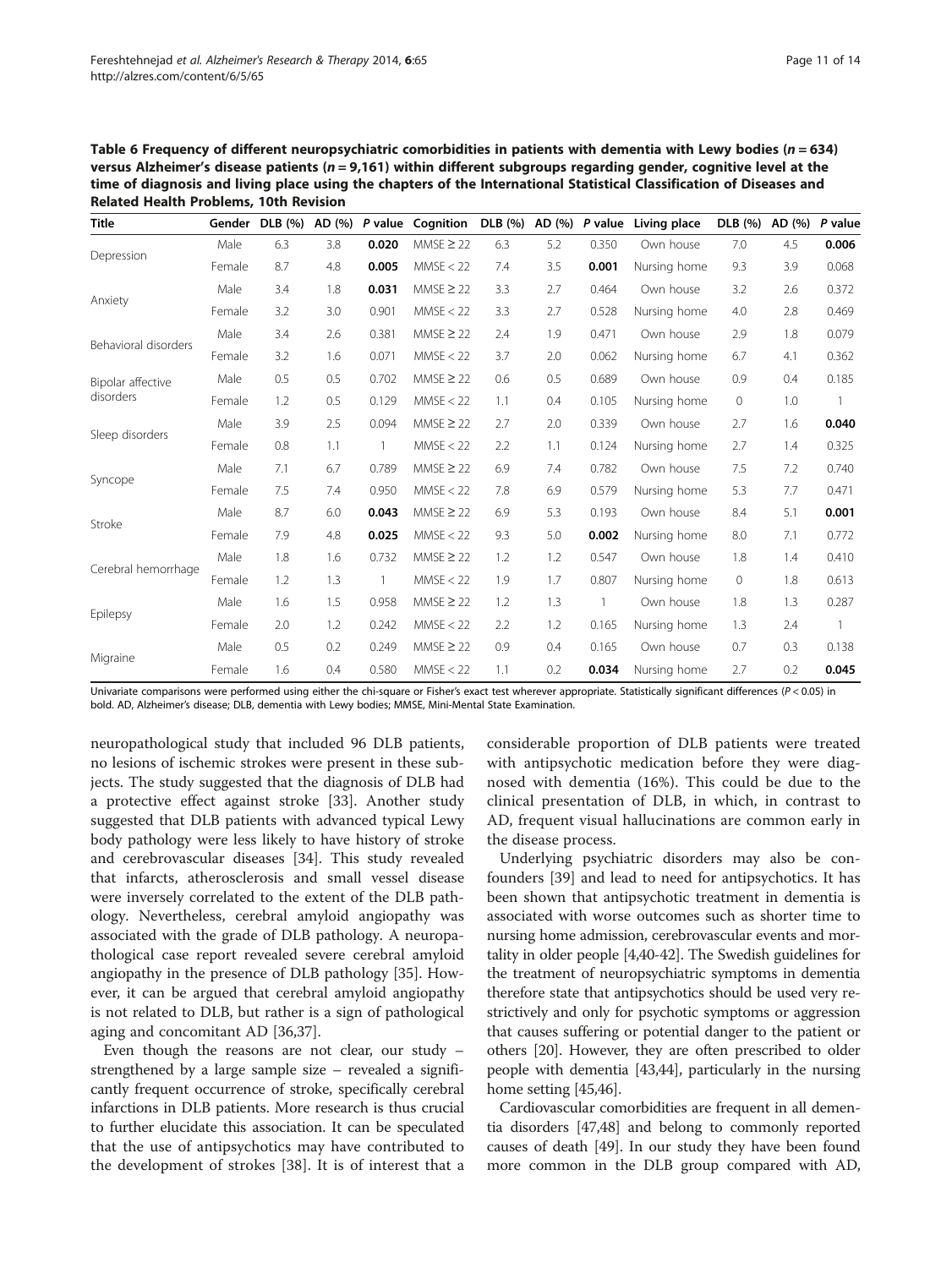<span id="page-11-0"></span>particularly in female patients, those who live in their own house and have a lower cognitive status at the beginning of the diagnostic process. A recent nationwide study in Sweden revealed that 60% of DLB patients were treated with cardiovascular medication, but the use of these drugs was lower in this group compared with AD [[47](#page-13-0)]. However, this difference may be attributed to the fear of side effects in DLB patients; for example, side effects due to autonomic dysfunction. AD patients present the lowest mortality rate compared with other dementia disorders [[7](#page-12-0)] and are therefore considered the healthiest group of dementia patients [[50](#page-13-0)], even though there are some contradictory reports [\[51,52\]](#page-13-0). Investigating comorbidities in patients with dementia can provide with valuable insights into dementia disorders and contribute to better understanding of their pathophysiology.

#### Limitations and strengths

One may criticize that the study is limited by the validity of diagnoses. However, the validity of the Swedish National Patient Registry has been shown to be high for many diagnoses [[53](#page-13-0)]. Nevertheless, the underestimation of comorbidities is inevitable since the Swedish National Patient Registry is based on outpatient or inpatient referrals and those with mild symptoms who did not seek medical help are not recorded. The validity of the data in SveDem has been assessed, especially in memory clinics. The data registered in memory clinics in a random sample of patients were in good agreement with medical records in a validation process [[54](#page-13-0)]. Moreover, although we considered timing for the events, the probability of reverse causation is not completely omitted.

The validity of the diagnosis of dementia disorders has not been examined. It is necessary to acknowledge that the way of diagnosing both dementia types in SveDem reflects clinical practice in Sweden, and biomarkers such as dopamine transporter single-photon emission computed tomography is not available at all centers. Symptoms of DLB and AD overlap, which leads to difficulties in the diagnostic process. Autopsy diagnosis is currently not available but many patients are followed longitudinally, which probably improves diagnostic accuracy. Linking SveDem to autopsy records in future could help assess the accuracy of the clinical diagnoses.

Our study benefits from one of the largest samples of DLB patients in the world. Most of the previous studies have focused either on a single or a small number of comorbidities, while we compared the entire comorbidity profile. Using the exact date of registration for each comorbidity and dementia, we had access to the consecutive timing of the events in order to determine whether comorbidities occurred either before or after dementia diagnosis. Both SveDem and the Swedish National Patient Registry have just a minute proportion of missing values.

The personal registration number makes it possible to follow each individual over time and to connect corresponding information from different registries in Sweden. The number of hospital stays with missing personal registration numbers in the inpatient registry was only 0.6% in 2006 [[53](#page-13-0)].

# Conclusions

Our study indicated a worse comorbidity profile in DLB patients, with a higher prevalence of depression, stroke and migraine, compared with the AD population. Deeper knowledge about these differences among the DLB and AD groups is needed. Future studies could explore whether the presented associations are due to different mechanisms of these disorders as well as studying their influence on diagnostics and care.

#### Abbreviations

AD: Alzheimer's disease; CI: confidence interval; DLB: dementia with Lewy bodies; ICD: International Classification of Diseases; MMSE: Mini-Mental State Examination; OR: odds ratio; SD: standard deviation; SveDem: Swedish Dementia Registry.

#### Competing interests

The authors declare that they have no competing interests.

#### Authors' contributions

S-MF was involved in the conception, design and acquisition of data and carried out analysis, interpreted the results and wrote the manuscript. SD contributed to the conception and carried out data mining, analysis and writing of the manuscript. PC participated in the interpretation of the findings, writing of the manuscript and substantial contribution to its content. DA participated in the interpretation of the findings and revised the manuscript critically for important intellectual content. ME conceived of the study, and contributed to its design and coordination and to critical improvement of the manuscript. DR made substantial contributions to conception, design and acquisition of data, participated in the interpretation of the findings and revised the manuscript critically. All authors read and approved the final manuscript.

#### Acknowledgements

The authors are grateful to SveDem [[12](#page-12-0)] for providing data for this study as well as many thanks to all participants in SveDem (patients, caregivers and staff). This study was supported financially by the Swedish Brain Power network, the Swedish Association of Local Authorities and Regions, and the Stockholm County Council. DR was supported by the Swedish Research Council (grant 2012-2291), the Swedish Society of Medicine and Alzheimerfonden.

#### Author details

<sup>1</sup> Division of Clinical Geriatrics, Department of Neurobiology, Care Sciences, and Society, Center for Alzheimer Research, Karolinska Institutet, Stockholm, Sweden. <sup>2</sup> Division of Neurogeriatrics, Department of Neurobiology, Care Sciences, and Society, Center for Alzheimer Research, Karolinska Institutet, Stockholm, Sweden. <sup>3</sup>International Clinical Research Center and St. Anne's University Hospital, Brno, Czech Republic. <sup>4</sup>Centre for Age-Related Diseases, Stavanger University Hospital, Stavanger, Norway. <sup>5</sup>Department of Geriatric Medicine, Karolinska University Hospital, Stockholm, Sweden.

#### Received: 30 April 2014 Accepted: 5 September 2014 Published online: 06 October 2014

#### References

1. Kalra S, Bergeron C, Lang AE: Lewy body disease and dementia. A review. Arch Intern Med 1996, 156:487–493.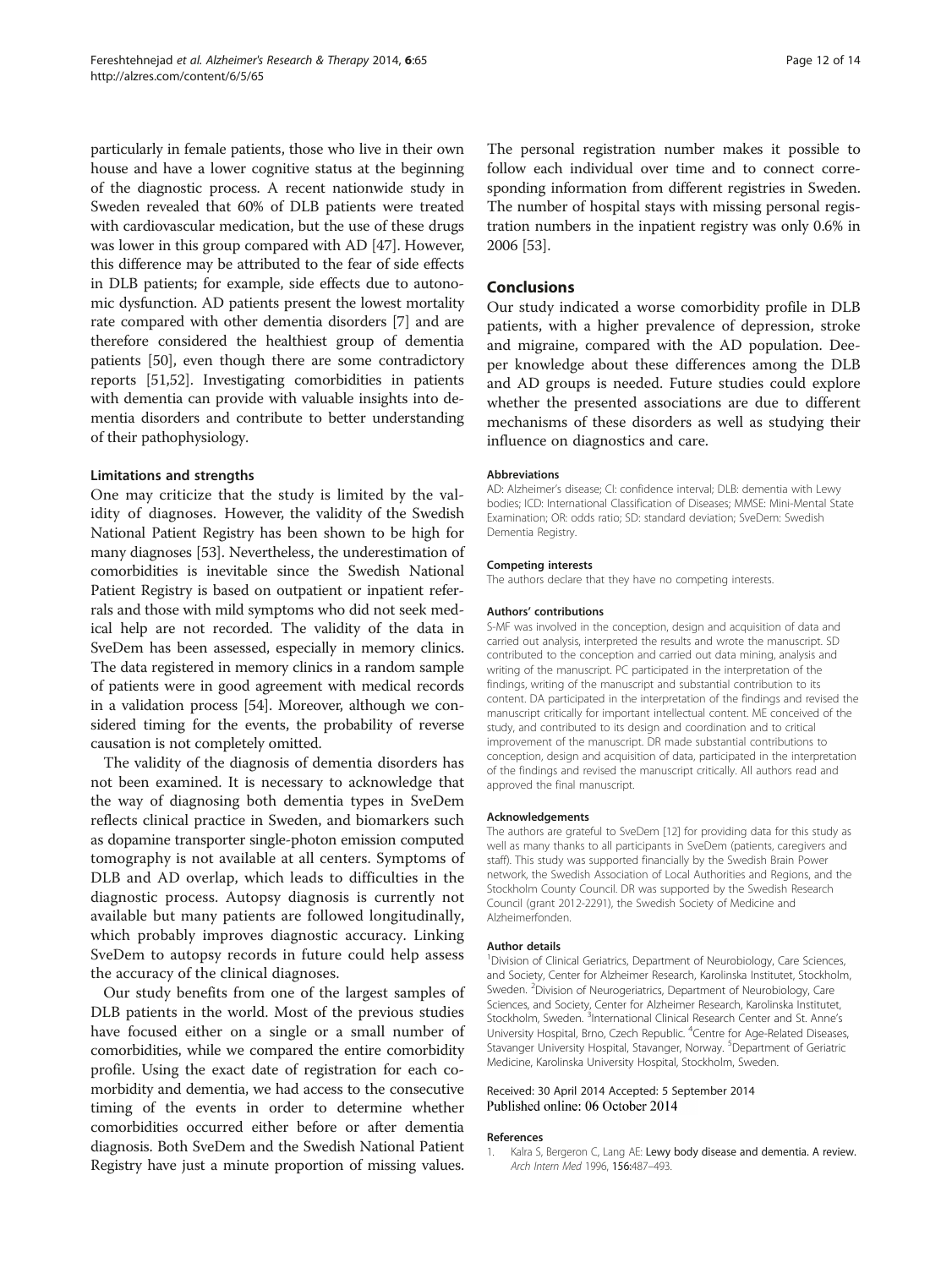- <span id="page-12-0"></span>Vossius C, Testad I, Skjaeveland R, Nesvag S: The use and costs of health and social services in patients with longstanding substance abuse. BMC Health Serv Res 2013, 13:185.
- 3. Oesterhus R, Soennesyn H, Rongve A, Ballard C, Aarsland D, Vossius C: Long-term mortality in a cohort of home-dwelling elderly with mild Alzheimer's disease and Lewy body dementia. Dement Geriatr Cogn Disord 2014, 38:161–169.
- 4. Rongve A, Vossius C, Nore S, Testad I, Aarsland D: Time until nursing home admission in people with mild dementia: comparison of dementia with Lewy bodies and Alzheimer's dementia. Int J Geriatr Psychiatry 2014, 29:392–398.
- 5. Gill DP, Hubbard RA, Koepsell TD, Borrie MJ, Petrella RJ, Knopman DS, Kukull WA: Differences in rate of functional decline across three dementia types. Alzheimers Dement 2013, 9:S63–S71.
- Espallargues M, Philp I, Seymour DG, Campbell SE, Primrose W, Arino S, Dunstan E, Lamura G, Lawson P, Mestheneos E, Politynska B, Raiha I, ACMEplus PROJECT TEAM: Measuring case-mix and outcome for older people in acute hospital care across Europe: the development and potential of the ACMEplus instrument. QJM 2008, 101:99–109.
- 7. Garcia-Ptacek S, Farahmand B, Kareholt I, Religa D, Cuadrado ML, Eriksdotter M: Mortality risk after dementia diagnosis by dementia type and underlying factors: a cohort of 15,209 patients based on the Swedish dementia registry. J Alzheimers Dis 2014, 41:467–477.
- Ballard C, Holmes C, McKeith I, Neill D, O'Brien J, Cairns N, Lantos P, Perry E, Ince P, Perry R: Psychiatric morbidity in dementia with Lewy bodies: a prospective clinical and neuropathological comparative study with Alzheimer's disease. Am J Psychiatry 1999, 156:1039–1045.
- 9. Boot BP, Orr CF, Ahlskog JE, Ferman TJ, Roberts R, Pankratz VS, Dickson DW, Parisi J, Aakre JA, Geda YE, Knopman DS, Petersen RC, Boeve BF: Risk factors for dementia with Lewy bodies: a case–control study. Neurology 2013, 81:833–840.
- 10. Sadak TI, Katon J, Beck C, Cochrane BB, Borson S: Key neuropsychiatric symptoms in common dementias: prevalence and implications for caregivers, clinicians, and health systems. Res Gerontol Nurs 2014, 7:44–52.
- 11. Fritze F, Ehrt U, Hortobagyi T, Ballard C, Aarsland D: Depressive symptoms in Alzheimer's disease and lewy body dementia: a one-year follow-up study. Dement Geriatr Cogn Disord 2011, 32:143–149.
- 12. Swedish Dementia Registry [\[www.svedem.se](http://www.svedem.se)]
- 13. Religa D, Spangberg K, Wimo A, Edlund AK, Winblad B, Eriksdotter-Jonhagen M: Dementia diagnosis differs in men and women and depends on age and dementia severity: data from SveDem, the Swedish Dementia Quality Registry. Dement Geriatr Cogn Disord 2012, 33:90–95.
- 14. Skoldunger A, Wimo A, Johnell K: Net costs of dementia in Sweden an incidence based 10 year simulation study. Int J Geriatr Psychiatry 2012, 27:1112–1117.
- 15. WHO: The ICD-10 Classification of Mental and Behavioral Disorders: Diagnostic Criteria for Research. Geneva: World Health Organization; 1993.
- 16. McKeith IG, Dickson DW, Lowe J, Emre M, O'Brien JT, Feldman H, Cummings J, Duda JE, Lippa C, Perry EK, Aarsland D, Arai H, Ballard CG, Boeve B, Burn DJ, Costa D, Del Ser T, Dubois B, Galasko D, Gauthier S, Goetz CG, Gomez-Tortosa E, Halliday G, Hansen LA, Hardy J, Iwatsubo T, Kalaria RN, Kaufer D, Kenny RA, Korczyn A: Diagnosis and management of dementia with Lewy bodies: third report of the DLB Consortium. Neurology 2005, 65:1863–1872.
- 17. Folstein MF, Folstein SE, McHugh PR: Mini-mental state. A practical method for grading the cognitive state of patients for the clinician. J Psychiatr Res 1975, 12:189–198.
- 18. Razavi D, Ljung R, Lu Y, Andren-Sandberg A, Lindblad M: Reliability of acute pancreatitis diagnosis coding in a National Patient Register: a validation study in Sweden. Pancreatology 2011, 11:525-532.
- 19. Armitage JN, van der Meulen JH: Identifying co-morbidity in surgical patients using administrative data with the Royal College of Surgeons Charlson Score. Br J Surg 2010, 97:772–781.
- 20. Gordon M, Stark A, Skoldenberg OG, Karrholm J, Garellick G: The influence of comorbidity scores on re-operations following primary total hip replacement: comparison and validation of three comorbidity measures. Bone Joint J 2013, 95-B:1184–1191.
- 21. Fereshtehnejad SM, Religa D, Westman E, Aarsland D, Lokk J, Eriksdotter M: Demography, diagnostics, and medication in dementia with Lewy bodies and Parkinson's disease with dementia: data from the Swedish
- 22. McKeith I, Del Ser T, Spano P, Emre M, Wesnes K, Anand R, Cicin-Sain A, Ferrara R, Spiegel R: Efficacy of rivastigmine in dementia with Lewy bodies: a randomised, double-blind, placebo-controlled international study. Lancet 2000, 356:2031–2036.
- 23. Wang HF, Yu JT, Tang SW, Jiang T, Tan CC, Meng XF, Wang C, Tan MS, Tan L: Efficacy and safety of cholinesterase inhibitors and memantine in cognitive impairment in Parkinson's disease, Parkinson's disease dementia, and dementia with Lewy bodies: systematic review with meta-analysis and trial sequential analysis. J Neurol Neurosurg Psychiatry 2014, [Epub ahead of print].
- 24. Aarsland D, Ballard C, Walker Z, Bostrom F, Alves G, Kossakowski K, Leroi I, Pozo-Rodriguez F, Minthon L, Londos E: Memantine in patients with Parkinson's disease dementia or dementia with Lewy bodies: a double-blind, placebo-controlled, multicentre trial. Lancet Neurol 2009, 8:613–618.
- 25. Andreasen P, Lonnroos E, von Euler-Chelpin MC: Prevalence of depression among older adults with dementia living in low- and middle-income countries: a cross-sectional study. Eur J Pub Health 2014, 24:40–44.
- 26. Iranzo A, Gelpi E, Tolosa E, Molinuevo JL, Serradell M, Gaig C, Santamaria J: Neuropathology of prodromal Lewy body disease. Mov Disord 2014, 29:410–415.
- 27. Chuang CS, Lin CL, Lin MC, Sung FC, Kao CH: Migraine and risk of dementia: a nationwide retrospective cohort study. Neuroepidemiology 2013, 41:139–145.
- 28. Gudmundsson LS, Scher AI, Sigurdsson S, Geerlings MI, Vidal JS, Eiriksdottir G, Garcia MI, Harris TB, Kjartansson O, Aspelund T, van Buchem MA, Gudnason V, Launer LJ: Migraine, depression, and brain volume: the AGES-Reykjavik Study. Neurology 2013, 80:2138–2144.
- 29. Hagen K, Stordal E, Linde M, Steiner TJ, Zwart JA, Stovner LJ: Headache as a risk factor for dementia: a prospective population-based study. Cephalalgia 2014, 34:327–335.
- 30. Manford M, Andermann F: Complex visual hallucinations. Clinical and neurobiological insights. Brain 1998, 121:1819–1840.
- 31. Demarquay G, Ryvlin P, Royet JP: Olfaction and neurological diseases: a review of the literature. Rev Neurol 2007, 163:155–167.
- 32. Ballard C, O'Sullivan MJ: Alzheimer disease and stroke: cognitive and neuroimaging predictors of AD and stroke. Nat Rev Neurol 2013, 9:605–606.
- 33. Jellinger KA: Prevalence of vascular lesions in dementia with Lewy bodies. A postmortem study. J Neural Transm 2003, 110:771–778.
- 34. Isojima D, Togo T, Kosaka K, Fujishiro H, Akatsu H, Katsuse O, Iritani S, Matsumoto T, Hirayasu Y: Vascular complications in dementia with Lewy bodies: a postmortem study. Neuropathology 2006, 26:293–297.
- 35. Mendel T, Bertrand E, Szpak GM, Stepien T, Wierzba-Bobrowicz T: Complications of severe cerebral amyloid angiopathy in the course of dementia with Lewy bodies. A case report. Folia Neuropathol 2010, 48:293–299.
- 36. Wu E, Lipton RB, Dickson DW: Amyloid angiopathy in diffuse Lewy body disease. Neurology 1992, 42:2131–2135.
- 37. Dugger BN, Adler CH, Shill HA, Caviness J, Jacobson S, Driver-Dunckley E, Beach TG, The Arizona Parkinson's Disease C: Concomitant pathologies among a spectrum of parkinsonian disorders. Parkinsonism Relat Disord 2014, 20:525–529.
- Herrmann N, Mamdani M, Lanctot KL: Atypical antipsychotics and risk of cerebrovascular accidents. Am J Psychiatry 2004, 161:1113-1115.
- 39. Jaussent I, Ancelin ML, Berr C, Peres K, Scali J, Besset A, Ritchie K, Dauvilliers Y: Hypnotics and mortality in an elderly general population: a 12-year prospective study. BMC Med 2013, 11:212.
- 40. Langballe EM, Engdahl B, Nordeng H, Ballard C, Aarsland D, Selbaek G: Short- and long-term mortality risk associated with the use of antipsychotics among 26,940 dementia outpatients: a population-based study. Am J Geriatr Psychiatry 2014, 22:321-331.
- 41. Rochon PA, Normand SL, Gomes T, Gill SS, Anderson GM, Melo M, Sykora K, Lipscombe L, Bell CM, Gurwitz JH: Antipsychotic therapy and short-term serious events in older adults with dementia. Arch Intern Med 2008, 168:1090–1096.
- 42. Douglas IJ, Smeeth L: Exposure to antipsychotics and risk of stroke: self controlled case series study. BMJ 2008, 337:a1227.